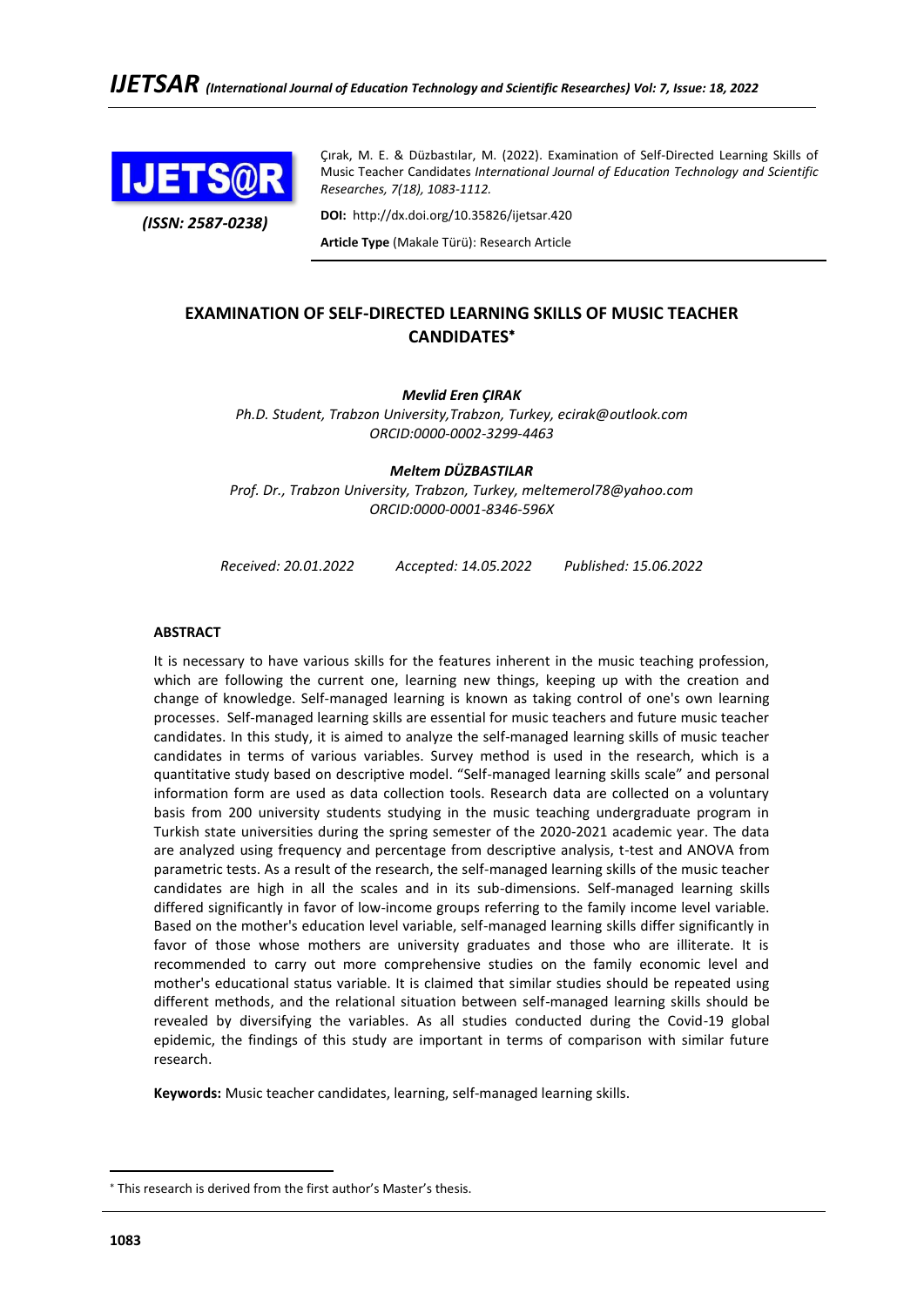#### **INTRODUCTION**

It is known that learning is the most important phenomenon that has shaped our behavior from the earliest times when human beings took part in the scene of life. Learning, in its broadest sense, is a relatively permanent change in knowledge or behavior of an individual because of his/her experiences (Woolfolk, 1990). Nowadays, the pace of production and transformation of knowledge necessitates the continuous involvement of human beings in a learning activity throughout their lives. Therefore, many international institutions and organizations such as OECD and European commission emphasize lifelong learning and related skills (OECD, 1996; CEC, 2000). A strong association between lifelong learning and self-managed learning appears in the literature. It is stressed by Spencer& Jordan (1999) that self-managed learning is a prerequisite for being a lifelong learner. Brockett and Hiemstra (1991), on the other hand, state that the concepts of lifelong learning and self-managed learning are based on each other.

Self-managed learning means determining the individual's learning needs and setting goals for learning, taking responsibility, with or without assistance, in identifying the resources needed for the learning goal, determining the target-oriented teaching strategy, implementing and evaluating the learning outcomes (Knowles, 1975). A self-managed learner should be open to improvement, question, critically evaluate his/her own learning skills, access appropriate resources for learning objectives, arrange learning environment and conditions, and evaluate his/her learning (Candy, 1991). Although the history of the first scientific studies on self-managed learning, of which its origins date back to ancient times, is as old as 150 years, it is seen that it has gathered momentum in the last 60 years (Hiemstra, 1994). Many theoretical and model studies on self-managed learning have been carried out by various scientists and researchers around the world, and scales have been developed within the scope of self-managed learning. Examining the studies, it is apparent different approaches are adopted by scientists and researchers. Personality traits (Guglielmino, 1978; Fisher, King,&Tague, 2001), a goal to be reached, skills acquired to adapt to the conditions of the time, learning method (Cox, 2002; Brockett & Hiemstra, 1991) and learning process (Candy, 1991; Garrison, 1997) are among these approaches. These different approaches may add richness to the literature. Based on the examination of studies in the literature, there are more inclusive studies as well as more specific studies on different subject areas.

Hill et al. (2020) concluded that the participants guided their own learning and their lifelong learning skills increased because of the study conducted with the aim of implementing and evaluating the self-managed learning activity for first-year medical students. Mahlaba (2020), on the other hand, drew attention to the compulsory changes in the study and learning habits of university students studying in South Africa during the Covid-19 global epidemic. Emphasis was placed on developing self-managed learning skills to be ready for similar kinds of sudden changes (Mahlaba, 2020). Briede & Popova (2020), in their study conducted to reveal to what extent the engineering students are proficient at the fourth industrial revolution skills by analyzing their self-managed learning skills, found that self-managed learning is an effective tool to adapt to the future demands of Industry 4.0, and that these skills should be constantly reviewed and developed. Beckers, Dolmans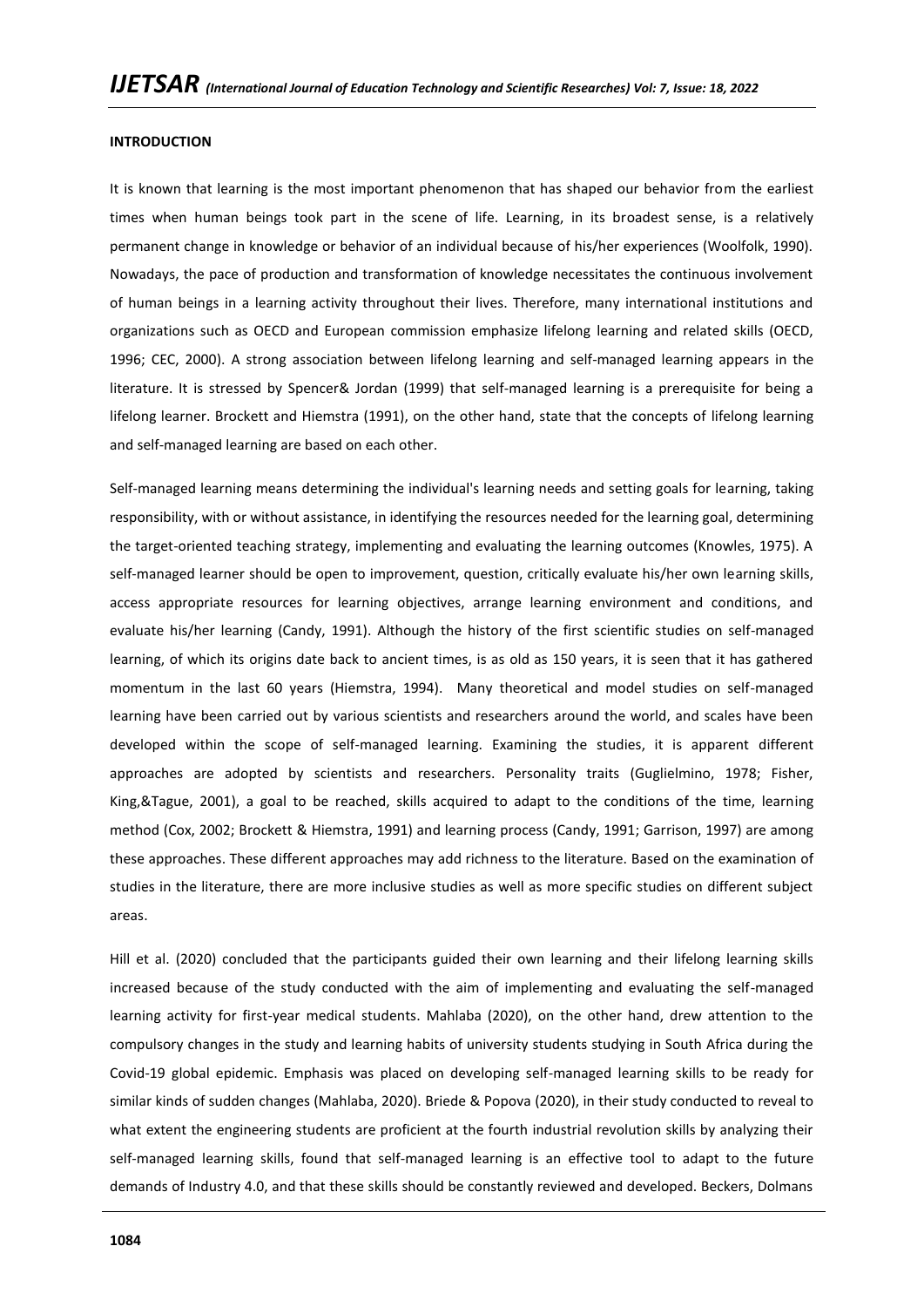& Van Merriënboer (2021) aimed to examine the effect of vocational education students on self-directed learning skills and motivations with the use of electronic development portfolio. In the results of the research, it was concluded that the use of the electronic development portfolio had positive effects that support selfdirected learning skills and motivation. Garcia (2021) examined the effect of self-directed learning skills on academic adjustment in online education. In the results of the research, it was concluded that despite the limitations such as the Covid-19 epidemic process and weak internet connection, the self-directed learning skills of nursing students were academically adapted to online education. Karataş & Arpacı (2021) aimed to examine the effects of teachers' candidate metacognitive awareness, 21st century competencies and selfdirected learning skills on their readiness for online learning. As a result of the research, they concluded that metacognitive awareness, 21st century competencies and self-directed learning skills positively affect their readiness for online learning.

According to Fox (2011), self-managed learning offers countless possibilities for teachers who want to improve and challenge themselves. Due to the characteristics inherent in the music teaching profession, such as being able to follow current events, learning new things, research, questioning and evaluation, it can be thought that music teachers should have self-managed learning skills. Thus, investigating the self-managed learning skills of music teacher candidates and presenting opinions and suggestions about these skills are considered essential in terms of the candidates' both professional development and personal development.

### **Purpose of The Study**

In this study, it is aimed to analyze the self-managed learning skills of music teacher candidates. Therefore, the following questions were tried to be answered.

• What level is music teacher candidates' self-managed learning skills?

• Do music teacher candidates' self-managed learning skills differ significantly according to the gender variable?

• Do music teacher candidates' self-managed learning skills differ significantly according to the grade level variable?

• Do music teacher candidates' self-managed learning skills differ significantly according to the academic achievement level variable?

• Do music teacher candidates' self-managed learning skills differ significantly according to the family income level (monthly) variable?

• Do music teacher candidates' self-managed learning skills differ significantly according to the mother's education level variable?

• Do music teacher candidates' self-managed learning skills differ significantly according to the father variable?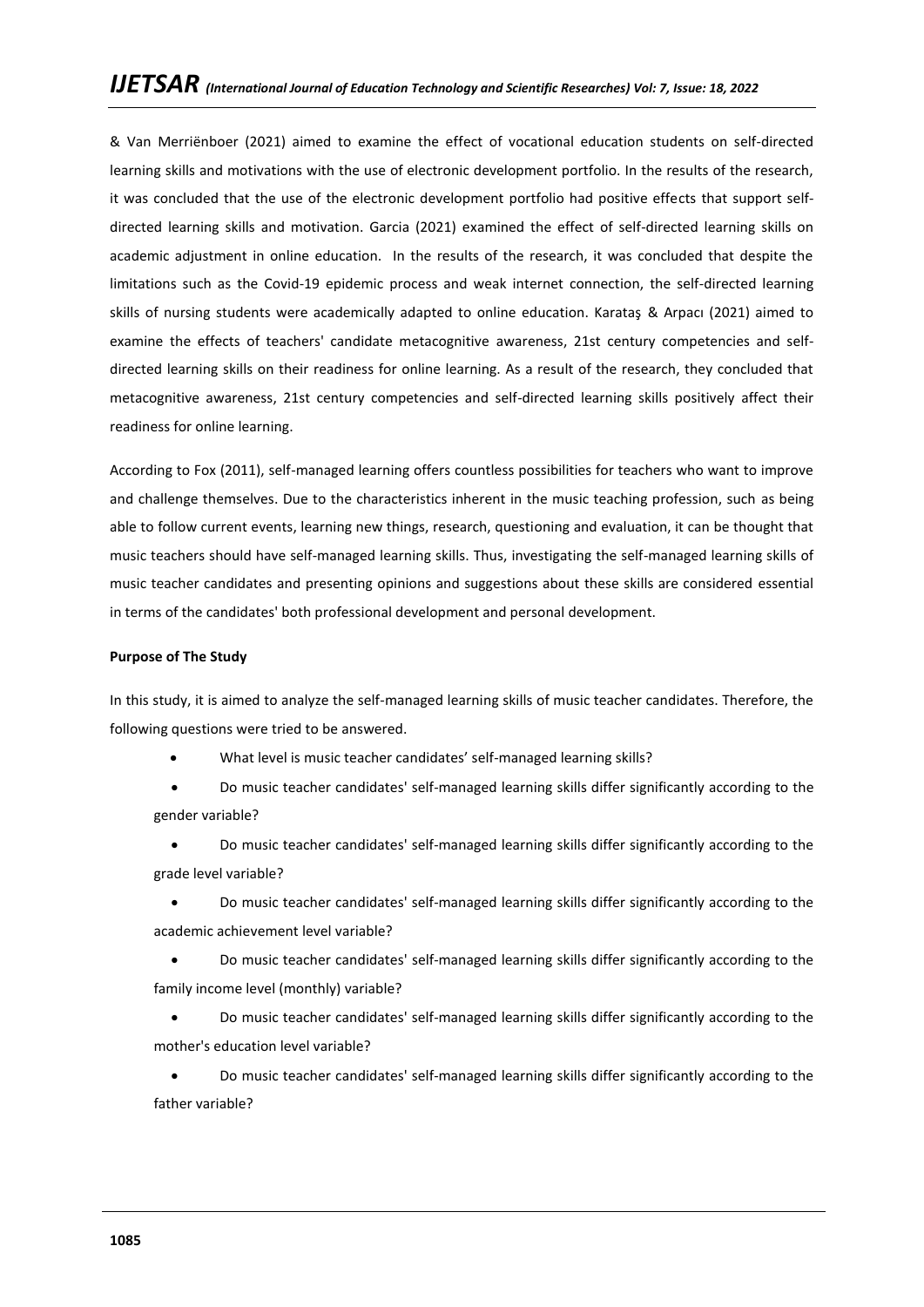### **METHOD**

### **Research Design**

A model is a summary of the real situation, including only those variables that are considered "significant" to represent a system. The research model is "the arrangement of the necessary conditions for the collection and analysis of data economically in accordance with the purpose of the research." (Cited from Selltiz, Jahoda, Deutsch & Cook, 1959: Karasar, 2012, p. 76). Survey model was used in this study, which is a quantitative research based on descriptive model the scanning model, which is frequently used in the field of social sciences, is a research approach that aims to describe a situation that existed in the past or continues to exist. The research subject is described in its own conditions, no effort is made to change or influence it (Karasar, 2012). The Ethics Committee review required for the research was carried out by the Social and Human Sciences Research and Publication Ethics Committee of Trabzon University, and approval was given on 13.11.2020 with 81614018-000-E.473.

### **Sample Participants**

In the conditions of the Covid-19 pandemic, convenience sampling method was used as it was practical and economical. The data were obtained with the voluntary participation of 200 undergraduate students studying in the music teaching undergraduate programs of state universities in Turkey in the spring term of the 2020- 2021 academic year. The distributions for the demographic characteristics of the participants are demonstrated in Table 1.

| Demographic                      | Group                        | n   | %     |
|----------------------------------|------------------------------|-----|-------|
| Gender                           | Woman                        | 144 | 72,0  |
|                                  | Man                          | 56  | 28,0  |
|                                  | <b>First Grade</b>           | 37  | 18,5  |
| Class                            | Second Grade                 | 57  | 28,5  |
|                                  | <b>Third Grade</b>           | 43  | 21,5  |
|                                  | Fourth Grade                 | 63  | 31,5  |
|                                  | $20 - 45$                    | 14  | 7,0   |
| Grade Point Average              | 46-60                        | 22  | 11,0  |
| (GPA)                            | 61-85                        | 99  | 49,5  |
|                                  | 86-100                       | 65  | 32,5  |
|                                  | 0-999 TL                     | 13  | 6,5   |
|                                  | 1.000-2.499 TL               | 41  | 20,5  |
| Income Status (Monthly)          | 2.500-4.999 TL               | 72  | 36,0  |
|                                  | 5.000-9.999 TL               | 58  | 29,0  |
|                                  | 10.000 TL +                  | 16  | 8,0   |
|                                  | Illiterate                   | 26  | 13,0  |
| <b>Education Level of Mother</b> | Primary School-Middle School | 73  | 36,5  |
|                                  | High School                  | 69  | 34,5  |
|                                  | University                   | 32  | 16,0  |
|                                  | Primary School-Middle School | 78  | 39,0  |
| <b>Education Level of Father</b> | High School                  | 78  | 39,0  |
|                                  | University                   | 44  | 22,0  |
|                                  | Total                        | 200 | 100,0 |

**Table 1**. Distribution of Music Teacher Candidates by Demographic Characteristics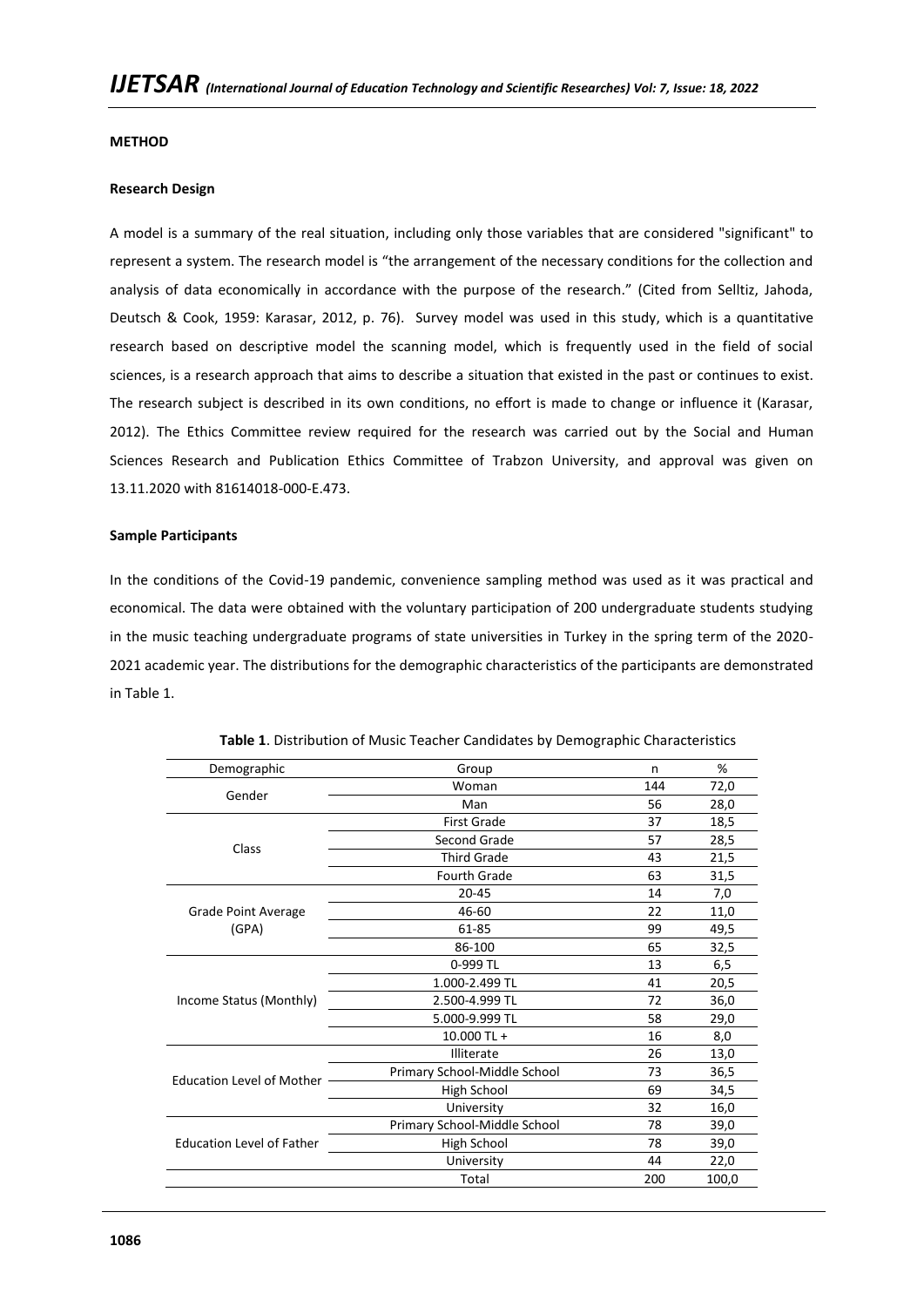The analysis of the distribution of music teacher candidates according to their demographic characteristics shows that 72.0% are female, 28.0% are male, 18.5% are first grade, 28.5% are second grade, 21.5% are third grade, 31.5% are fourth grade. The grade point average of 7% of the music teacher candidates is between 20- 45, 11% of them 46-60, 49.5% of them 61-85 and 32.5% of them 86-100. 6.5% of the music teacher candidates have monthly income of 0-999 TL, 20.5% of them 1.000-2.499 TL, 36.0% of them 5.000-9.999 TL, 8.0% of them have a monthly income of 10.000 TL or more. When the distribution according to the education level of the mothers is examined, it is seen that 13.0% of the participants' mothers are illiterate, 36.5% are at the primary school-secondary school level, 34.5% are at the high school level and 16.0% are at the university level. According to the distribution of fathers' education level, 39.0% of the participants' fathers are at primarysecondary school, 39.0% at high school, and 22.0% at university level.

### **Data Collection and Analysis**

In the research, "Self-managed Learning Skills Scale" developed by Aşkın (2015) and Personal Information Form prepared to collect demographic data were used as data collection tools. The "Self-managed Learning Skills Scale", which has four sub-dimensions as motivation, self-monitoring, self-control, and self-confidence, is developed in a 5-point Likert Type consisting of 21 items. The highest score on the scale is 105 and the lowest is 21. The reliability analysis was performed by Aşkın-Tekkol and Demirel (2018), and the reliability calculated using the Cronbach Alpha internal consistency coefficient was found to be ".895". The Cronbach Alpha internal consistency coefficient found in this study is,910. "Self- managed Learning Skills Scale" and Personal Information Form are sent via e-mail to the relevant department heads of state universities with music teaching undergraduate programs, with links created using online data collection tools (Google Forms). Moreover, online survey links are tried to be delivered to music teacher candidates by using communication applications (Whatsapp, Telegram, Signal etc.).

In the research, percentage analysis and frequency analysis are applied as descriptive analysis to demographic data and the results are shown in tables. The Kolmogorov-Smirnov normality test is applied to the data collected with the "Self-managed Learning Skills Scale" and the results are demonstrated in Table 2.

|                              | <b>Table 2.</b> The Results of Normality Test belonging to Self-Managed Learning Skills Levels |                   |       |                                      |        |          |          |  |  |
|------------------------------|------------------------------------------------------------------------------------------------|-------------------|-------|--------------------------------------|--------|----------|----------|--|--|
| Sub-Dimensions               |                                                                                                | Kolmogrov-Smirnov |       | <b>Central Tendency Measurements</b> |        |          |          |  |  |
|                              | <b>Statistic</b>                                                                               | Sd                | P     | $\bar{x}$                            | Median | Skewness | Kurtosis |  |  |
| Motivation                   | 0.176                                                                                          | 200               | 0.000 | 4,49                                 | 4,57   | $-0.768$ | $-0,387$ |  |  |
| Self Control                 | 0.089                                                                                          | 200               | 0.001 | 3,91                                 | 4,20   | $-0.311$ | 0,055    |  |  |
| Self-Monitoring              | 0.098                                                                                          | 200               | 0.000 | 4,17                                 | 4,20   | $-0.306$ | $-0,513$ |  |  |
| Self Confidence              | 0.135                                                                                          | 200               | 0.000 | 4,34                                 | 4,50   | $-0.564$ | $-0,377$ |  |  |
| Self-Managed Learning Skills | 0.074                                                                                          | 200               | 0.010 | 4.25                                 | 4.28   | $-0.338$ | $-0,650$ |  |  |

**Table 2.** The Results of Normality Test belonging to Self-Managed Learning Skills Levels

Although the Kolmogrov-Smirnov test indicates that the data are not normally distributed, evaluating the "p" value alone to decide whether the distribution is normal, instead of interpreting it according to criteria based on the characteristics of the normal distribution, gives more precise results (Cevahir, 2020). It was concluded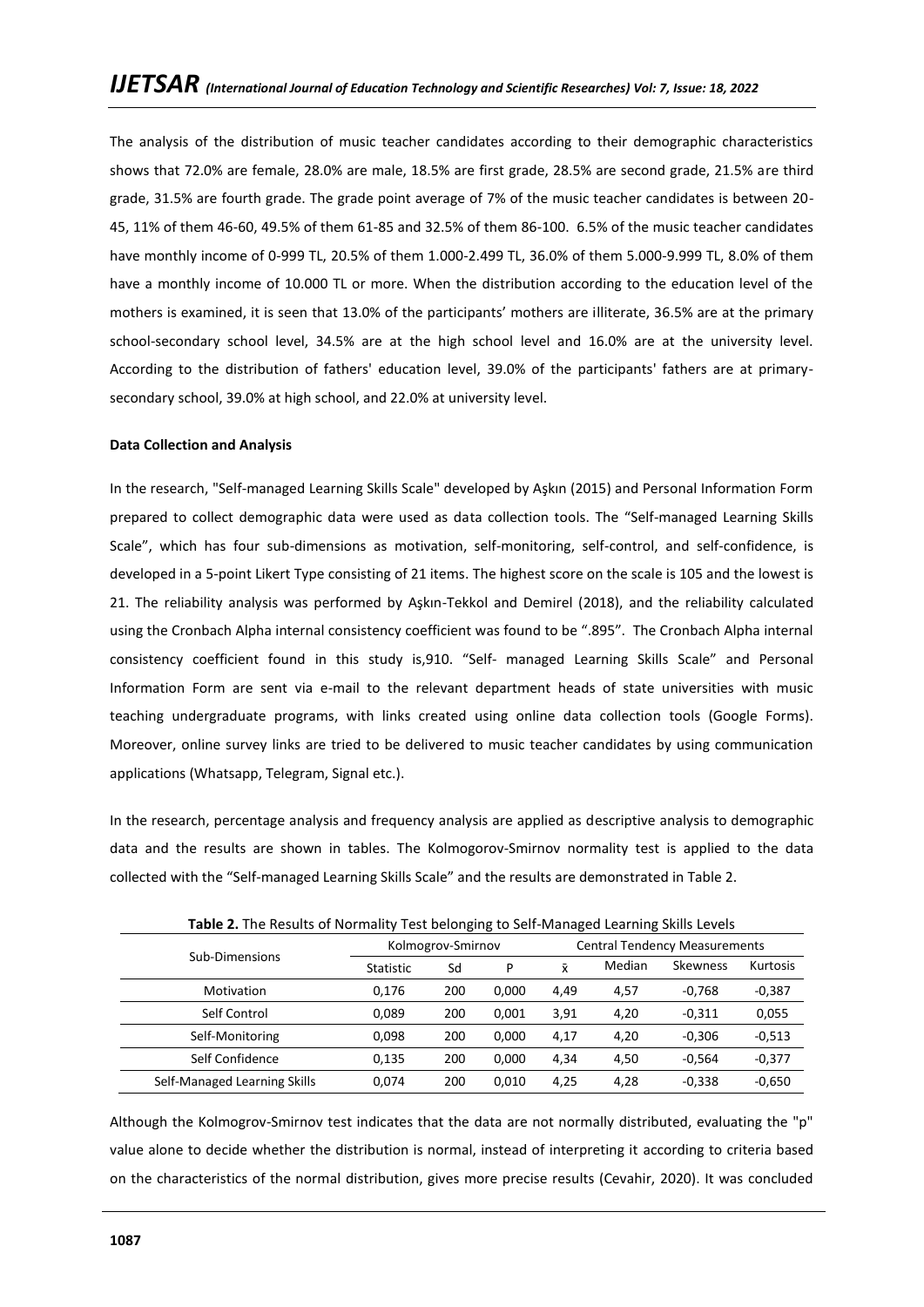that the distribution of the collected data was normal, since the arithmetic mean and median values were close or equal, and the skewness and kurtosis values remained within the limits of ±2 (George & Mallery 2010).

The independent sample t-test is used to the gender variable, which is the only variable with two subgroups, and the one-way ANOVA test to the variables of grade level, academic achievement level, family income level (monthly), mother and father education level with more than two subgroups. In order to determine the differences between the groups as a result of the Anova test, the Scheffe test, one of the post-hoc tests, is performed.

# **FINDINGS**

A In this section, the scores of the music teacher candidates from the "Self-managed Learning Skills Scale" and the findings related to the variables are presented in order of problems.

| Sub-Dimensions                                 | x    | S.S. |
|------------------------------------------------|------|------|
| Self-Managed Learning Skills<br>(Entire Scale) | 4,25 | 0.44 |
| Motivation (1st Sub-Dimension)                 | 4,49 | 0,45 |
| Self Control (2nd Sub-Dimension)               | 3,91 | 0,62 |
| Self-Monitoring (3rd Sub-<br>Dimension)        | 4,17 | 0,52 |
| Self Confidence (4th Sub-<br>Dimension)        | 4.34 | 0,53 |

**Table 3.** Descriptive Findings of Music Teacher Candidates' Self-Managed Learning Skills

Descriptive findings of music teacher candidates' self- managed learning skills show that the general average of the scale ( $\bar{x}$  =4.25) is very high. The means of the sub-dimension of the scale reveal that the mean of the motivation sub-dimension ( $\bar{x}$  =4.49), the mean of the self-control sub-dimension ( $\bar{x}$  =3.91), the mean of the selfmonitoring sub-dimension ( $\bar{x}$  =4.17) and the mean of the self-confidence sub-dimension ( $\bar{x}$  =4.34) is very high.

### **The Analysis of Self- managed Learning Skills by Gender Variable**

**Table 4.** Independent Sample T-test Results of Determining the Differences in Self-managed Learning Skills by Gender Variable

| Sub-Dimensions       | Gender | N   | $\bar{x}$ | S.S  |       | Sd  | р     |
|----------------------|--------|-----|-----------|------|-------|-----|-------|
| Motivation (1st      | Woman  | 144 | 4,53      | 0,43 | 1,878 | 198 | 0,062 |
| Sub-Dimension)       | Man    | 56  | 4,40      | 0,50 |       |     |       |
| Self-Control (2nd    | Woman  | 144 | 3,94      | 0,59 |       | 198 |       |
| Sub-Dimension)       | Man    | 56  | 3,84      | 0,71 | 1,077 |     | 0,283 |
| Self-Monitoring(3rd  | Woman  | 144 | 4,21      | 0,50 |       |     |       |
| Sub-Dimension)       | Man    | 56  | 4,10      | 0,60 | 1,267 | 198 | 0,207 |
| Self Confidence (4th | Woman  | 144 | 4,36      | 0,51 |       |     |       |
| Sub-Dimension)       | Man    | 56  | 4,29      | 0,61 | 0,859 | 198 | 0,391 |
|                      | Woman  | 144 | 4,28      | 0,42 |       |     |       |
| <b>Entire Scale</b>  | Man    | 56  | 4,17      | 0,51 | 1,548 | 198 | 0,123 |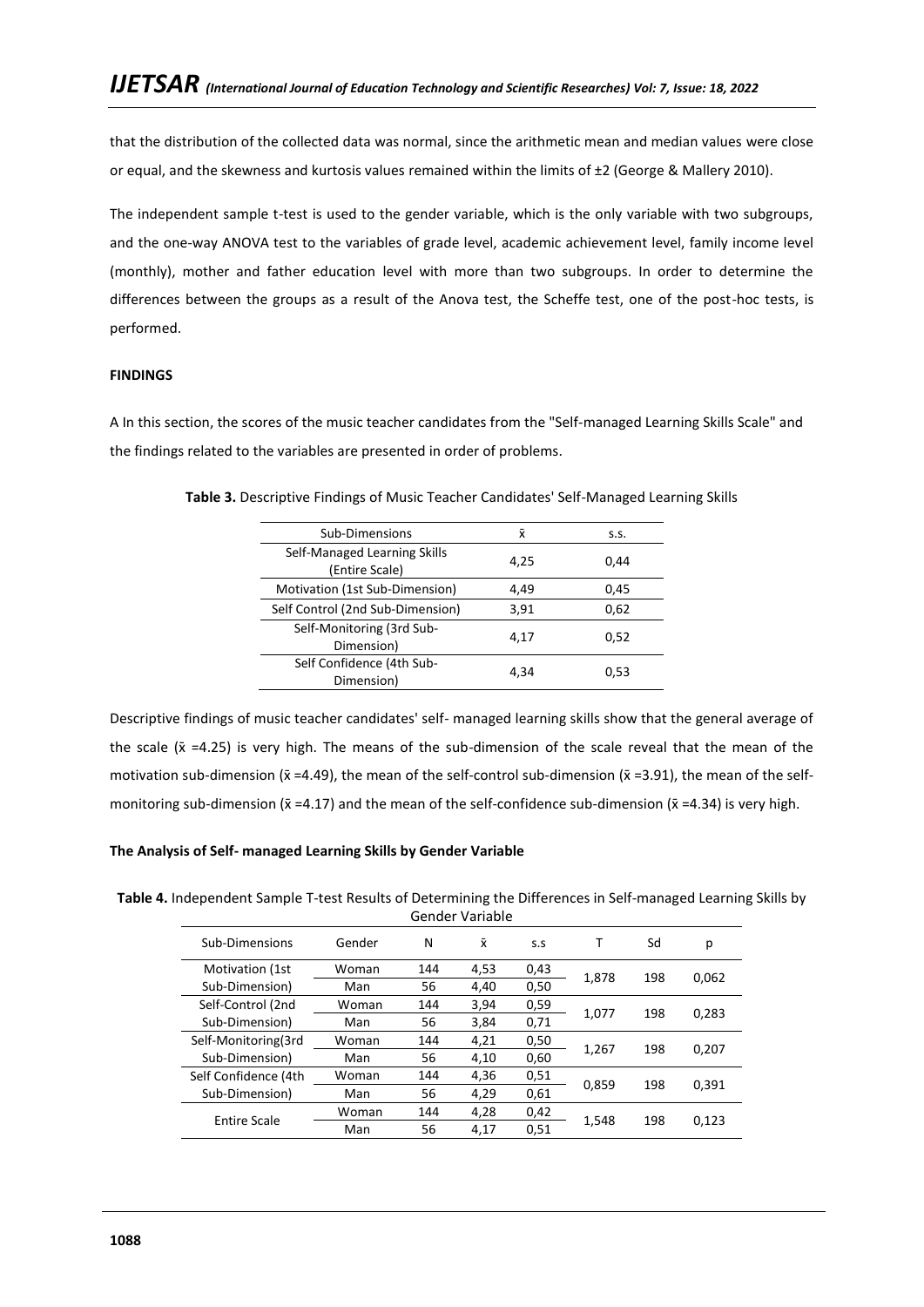According to the results of the t-test performed to determine whether the differences in self-managed learning skills based on the gender variable are significant or not, the self-managed learning skills of the music teacher candidates were not statistically significant according to the gender groups variable. (p>0.05).

### **The Analysis of Self-managed Learning Skills According to Grade Level Variable**

| Table 5. ANOVA Test Results for Determining the Difference of Self- managed Learning Skills According to |
|----------------------------------------------------------------------------------------------------------|
| Grade Level Variable                                                                                     |

| Sub-Dimensions            | Class                    | n  | $\bar{\mathsf{x}}$ | S.S  | F     | р        | Scheffe           |
|---------------------------|--------------------------|----|--------------------|------|-------|----------|-------------------|
|                           | 1st Grade $(1)$          | 37 | 4,41               | 0,51 |       |          |                   |
| Motivation (1st Sub-      | 2nd Grade $(2)$          | 57 | 4,59               | 0,38 | 2,861 | $0,038*$ | $(3-2)$ , $(3-4)$ |
| Dimension)                | 3rd Grade $(3)$          | 43 | 4,36               | 0,50 |       |          |                   |
|                           | 4th Grade <sup>(4)</sup> | 63 | 4,55               | 0,44 |       |          |                   |
|                           | 1st Grade $(1)$          | 37 | 3,88               | 0,68 |       |          |                   |
| Self Control (2nd Sub-    | 2nd Grade $(2)$          | 57 | 3,93               | 0,64 | 3,964 |          |                   |
| Dimension)                | 3rd Grade <sup>(3)</sup> | 43 | 3,67               | 0,47 |       | $0,009*$ | $(3-2)$ , $(3-4)$ |
|                           | 4th Grade <sup>(4)</sup> | 63 | 4,08               | 0,63 |       |          |                   |
|                           | 1st Grade $(1)$          | 37 | 4,13               | 0,63 |       |          |                   |
| Self-Monitoring (3rd Sub- | 2nd Grade $(2)$          | 57 | 4,22               | 0,52 |       |          |                   |
| Dimension)                | 3rd Grade <sup>(3)</sup> | 43 | 3,91               | 0,42 | 6,289 | $0,000*$ | $(3-2)$ , $(3-4)$ |
|                           | 4th Grade <sup>(4)</sup> | 63 | 4,34               | 0,48 |       |          |                   |
|                           | 1st Grade $(1)$          | 37 | 4,27               | 0,65 |       |          |                   |
| Self Confidence (4th Sub- | 2nd Grade $(2)$          | 57 | 4,41               | 0,48 |       |          |                   |
| Dimension)                | 3rd Grade $(3)$          | 43 | 4,14               | 0,49 | 3,792 | $0,011*$ | $(3-2), (3-4)$    |
|                           | 4th Grade <sup>(4)</sup> | 63 | 4,46               | 0,51 |       |          |                   |
|                           | 1st Grade $(1)$          | 37 | 4,19               | 0,52 |       |          |                   |
|                           | 2nd Grade $(2)$          | 57 | 4,31               | 0,41 |       |          |                   |
| <b>Entire Scale</b>       | 3rd Grade <sup>(3)</sup> | 43 | 4,05               | 0,36 | 5,435 | $0,001*$ | $(3-2)$ , $(3-4)$ |
|                           | 4th Grade <sup>(4)</sup> | 63 | 4,37               | 0,44 |       |          |                   |

 **p<0,05\***

The results given in Table 5. indicate that the self-managed learning skills of the music teacher candidates create a statistically significant difference at the 95% confidence level according to the grade level groups variable (F= 5.435; p=0.001; p<0.05). Self-managed learning skills of 3rd graders ( $\bar{x}$  =4.05) are lower than 2nd ( $\bar{x}$  $=4.41$ ) and 4th graders ( $\bar{x} = 4.46$ ). In the motivation sub-dimension, the difference between the grade level groups is statistically significant at the 95% confidence level (F= 2.861; p=0.038; p<0.05). The motivation subdimension of 3rd graders ( $\bar{x}$  =4.36) is lower than that of 2nd ( $\bar{x}$  =4.59) and 4th graders ( $\bar{x}$  =4.55). The difference of the self-control sub-dimension compared to the class level groups was statistically significant at the 95% confidence level. (F= 3.964; p=0.009; p<0.05). The self-control sub-dimension value of 3rd graders ( $\bar{x}$  =3.67) is lower than that of 2nd graders ( $\bar{x}$  =3.93) and 4th graders ( $\bar{x}$  =4.08). The difference of the self-monitoring subdimension according to the class level groups is statistically significant at the 95% confidence level (F= 6.289; p=0.000; p<0.05). Self-monitoring sub-dimensions of 3rd graders ( $\bar{x}$  =3.91) are lower than 2nd graders ( $\bar{x}$  =4.22) and 4th graders ( $\bar{x}$  =4.34). The self-confidence sub-dimension showed a statistically significant difference at the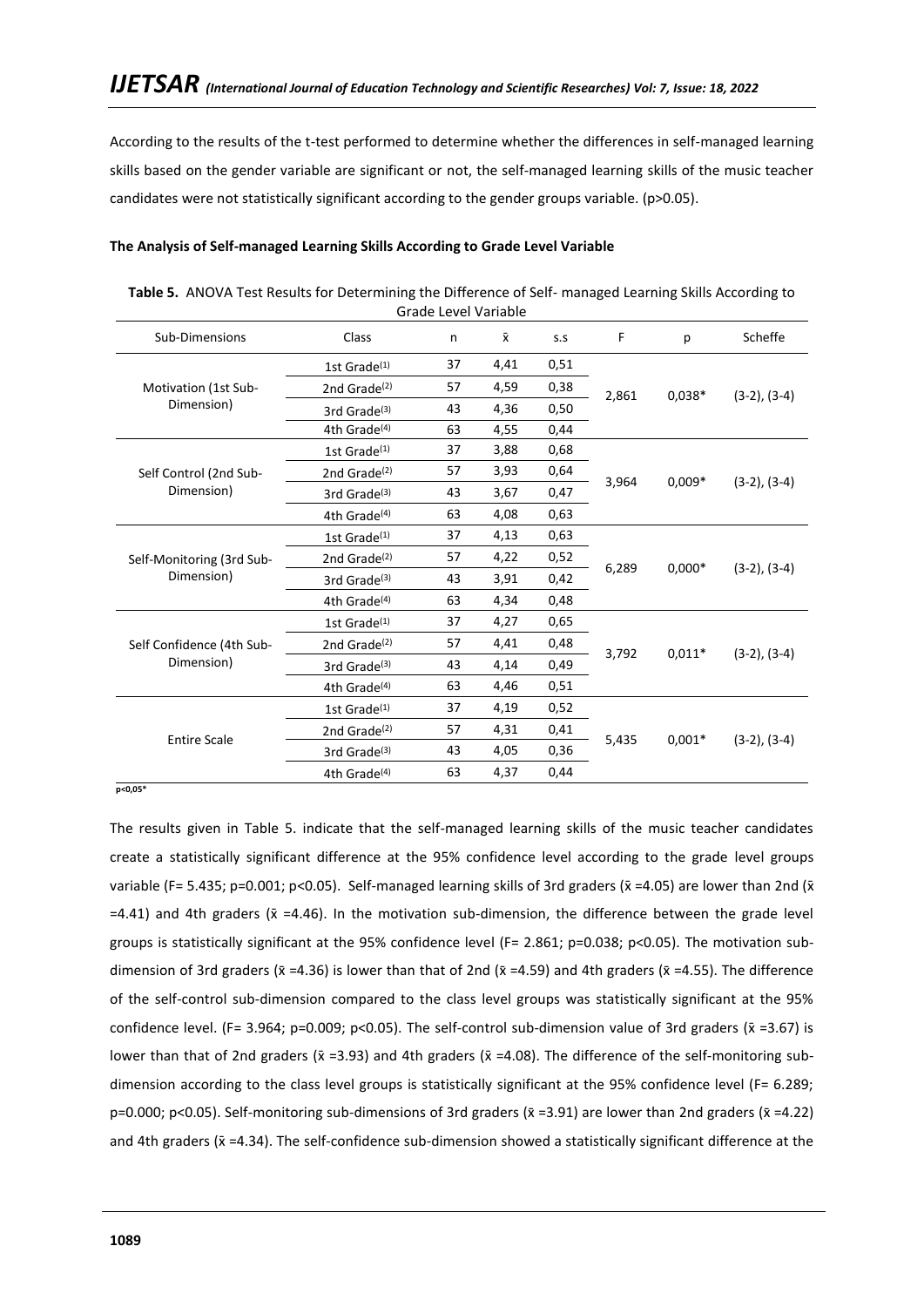95% confidence level compared to the grade level groups. (F= 3.792; p=0.011; p<0.05). Self-confidence subdimensions of 3rd graders ( $\bar{x} = 4.14$ ) are lower than 2nd graders ( $\bar{x} = 4.41$ ) and 4th graders ( $\bar{x} = 4.46$ ).

### **The Analysis of Self-managed Learning Skills According to the Variable of Academic Achievement Level**

| Sub-Dimensions         | GPA              | N  | $\bar{\mathsf{x}}$ | S.S  | F     | p        | Scheffe        |         |
|------------------------|------------------|----|--------------------|------|-------|----------|----------------|---------|
|                        | $20 - 45^{(1)}$  | 14 | 4,27               | 0,53 |       |          |                |         |
| Motivation (1st Sub-   | $46 - 60^{(2)}$  | 22 | 4,35               | 0,51 |       |          |                |         |
| Dimension)             | $61 - 85^{(3)}$  | 99 | 4,50               | 0,43 | 3,176 | $0,015*$ | $(1-3), (1-4)$ |         |
|                        | $86 - 100^{(4)}$ | 65 | 4,61               | 0,42 |       |          |                |         |
|                        | $20 - 45^{(1)}$  | 14 | 3,74               | 0,71 |       |          |                |         |
| Self Control (2nd Sub- | $46 - 60^{(2)}$  | 22 | 3,74               | 0,54 | 3,535 | $0,008*$ |                |         |
| Dimension)             | $61 - 85^{(3)}$  | 99 | 3,84               | 0,61 |       |          |                | $(1-4)$ |
|                        | $86 - 100^{(4)}$ | 65 | 4,15               | 0,60 |       |          |                |         |
|                        | $20 - 45$        | 14 | 3,99               | 0,66 |       |          |                |         |
| Self-Monitoring (3rd   | 46-60            | 22 | 4,16               | 0,50 | 1,545 | 0,191    |                |         |
| Sub-Dimension)         | 61-85            | 99 | 4,15               | 0,50 |       |          |                |         |
|                        | 86-100           | 65 | 4,28               | 0,52 |       |          |                |         |
|                        | $20 - 45$        | 14 | 4,17               | 0,65 |       |          |                |         |
| Self Confidence (4th   | 46-60            | 22 | 4,29               | 0,54 |       |          |                |         |
| Sub-Dimension)         | 61-85            | 99 | 4,33               | 0,54 | 1,637 | 0,166    |                |         |
|                        | 86-100           | 65 | 4,46               | 0,46 |       |          |                |         |
|                        | $20 - 45^{(1)}$  | 14 | 4,06               | 0,54 |       |          |                |         |
| <b>Entire Scale</b>    | $46 - 60^{(2)}$  | 22 | 4,15               | 0,44 |       | $0,015*$ |                |         |
|                        | $61 - 85^{(3)}$  | 99 | 4,23               | 0,42 | 3,177 |          | $(1-4)$        |         |
|                        | $86 - 100^{(4)}$ | 65 | 4,40               | 0,42 |       |          |                |         |

**Table 6.** ANOVA Test Results for Determining the Difference of Self-managed Learning Skills Based on the Variable of Academic Achievement Average

**p<0,05\***

Examining the results of the ANOVA test given in Table 6., the self-managed learning skills of the music teacher candidates differed statistically at 95% confidence level compared to the academic achievement level groups (F= 3.177; p=0.015; p<0.05). The self-managed learning skills of the music teacher candidates with an average of 86-100 ( $\bar{x}$  =4.40) are higher than those of candidate teachers with a 20-45 grade point average ( $\bar{x}$  =4.06). Music teacher candidates' self-managed learning skills indicate a statistically significant difference at 95% confidence level in the motivation sub-dimension compared to the variable of academic achievement level groups (F= 3.176; p=0.015; p<0.05). The motivation sub-dimensions of music teacher candidates with a grade point average between 20-45 ( $\bar{x}$  =4.27) are lower than those with 61-85 ( $\bar{x}$  =4.50) and 86-100 ( $\bar{x}$  =4.61). The selfmanaged learning skills of the music teacher candidates differed significantly in the self-control sub-dimension compared to the academic achievement groups at the 95% confidence level statistically (F= 3.535; p=0.008; p<0.05). The mean of music teacher candidates with an average of 86-100 ( $\bar{x}$  =4.15) is higher than the candidates whose average is 20-45 in the self-control sub-dimension ( $\bar{x}$  =3.74).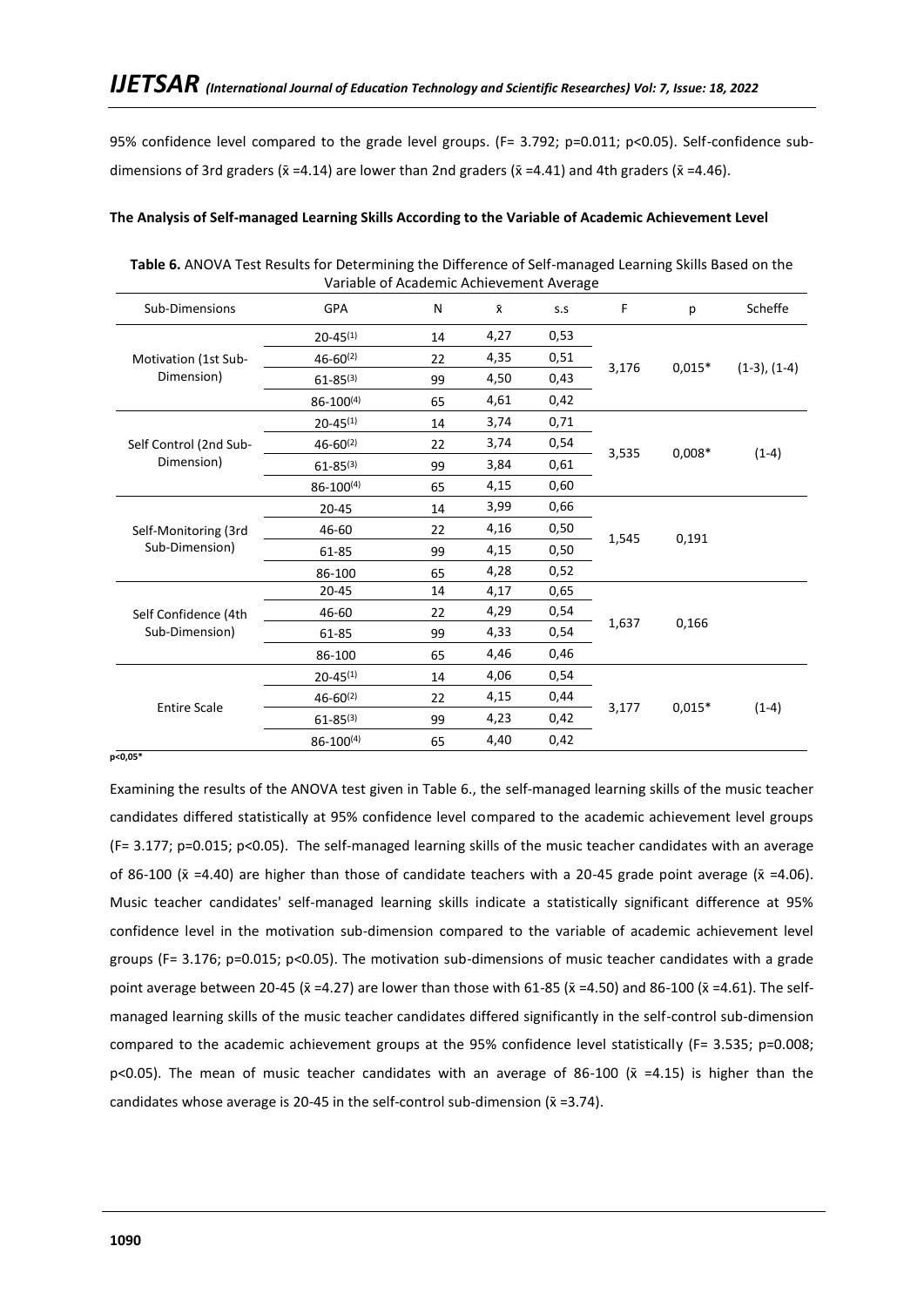# **The Analysis of Self-managed Learning Skills by Family Income Level (Monthly) Variable**

| Sub-Dimensions                    | <b>Income Status</b>    | n  | $\bar{\mathsf{x}}$ | S.S  | F     | P        | Scheffe                                  |
|-----------------------------------|-------------------------|----|--------------------|------|-------|----------|------------------------------------------|
|                                   | $0-999$ TL(1)           | 13 | 4,69               | 0,30 |       |          |                                          |
|                                   | 1.000-2.499 TL(2)       | 41 | 4,67               | 0,35 |       |          |                                          |
| Motivation (1st<br>Sub-Dimension) | 2.500-4.999 TL(3)       | 72 | 4,49               | 0,41 | 4,814 | $0,001*$ | $(5-1)$ , $(5-2)$ ,<br>$(5-3)$ , $(5-4)$ |
|                                   | 5.000-9.999 TL(4)       | 58 | 4,42               | 0,53 |       |          |                                          |
|                                   | 10.000 TL and above (5) | 16 | 4,17               | 0,48 |       |          |                                          |
|                                   | 0-999 TL                | 13 | 4,14               | 0,60 |       |          |                                          |
| Self Control                      | 1.000-2.499 TL          | 41 | 4,04               | 0,65 |       |          |                                          |
| (2nd Sub-                         | 2.500-4.999 TL          | 72 | 3,79               | 0,66 | 1,630 | 0,168    |                                          |
| Dimension)                        | 5.000-9.999 TL          | 58 | 3,93               | 0,57 |       |          |                                          |
|                                   | 10.000 TL and above (5) | 16 | 3,88               | 0,56 |       |          |                                          |
|                                   | 0-999 TL                | 13 | 4,29               | 0,47 |       |          |                                          |
| Self-Monitoring                   | 1.000-2.499 TL          | 41 | 4,31               | 0,48 |       |          |                                          |
| (3rd Sub-                         | 2.500-4.999 TL          | 72 | 4,11               | 0,53 | 1,753 | 0,140    |                                          |
| Dimension)                        | 5.000-9.999 TL          | 58 | 4,20               | 0,54 |       |          |                                          |
|                                   | 10.000 TL and above (5) | 16 | 3,96               | 0,59 |       |          |                                          |
|                                   | 0-999 TL                | 13 | 4,50               | 0,59 |       |          |                                          |
| Self Confidence                   | 1.000-2.499 TL          | 41 | 4,38               | 0,55 |       |          |                                          |
| (4th Sub-                         | 2.500-4.999 TL          | 72 | 4,39               | 0,46 | 1,455 | 0,217    |                                          |
| Dimension)                        | 5.000-9.999 TL          | 58 | 4,29               | 0,60 |       |          |                                          |
|                                   | 10.000 TL and above (5) | 16 | 4,09               | 0,52 |       |          |                                          |
|                                   | $0-999$ TL(1)           | 13 | 4,43               | 0,43 |       |          |                                          |
|                                   | 1.000-2.499 TL(2)       | 41 | 4,38               | 0,42 |       |          |                                          |
| <b>Entire Scale</b>               | 2.500-4.999 TL(3)       | 72 | 4,21               | 0,42 | 2,488 | $0.045*$ | $(5-1), (5-2)$                           |
|                                   | 5.000-9.999 TL(4)       | 58 | 4,23               | 0,48 |       |          |                                          |
|                                   | 10.000 TL and above (5) | 16 | 4,04               | 0,43 |       |          |                                          |

| <b>Table 7.</b> ANOVA Test Results for Determining the Difference of Self-managed Learning Skills According to the |
|--------------------------------------------------------------------------------------------------------------------|
| Variable of Family Income Level                                                                                    |

 **p<0,05\***

The result of the ANOVA test shown in Table 7 reveals that there is a statistically significant difference in the level of 95% confidence in self-managed learning skills according to the family income variable (F= 2.488; p=0.045; p<0.05). Those with an income of 10.000 TL and above ( $\bar{x}$  =4.04) have lower self-managed learning skills than those with 0-999 TL ( $\bar{x}$  =4.43) and 1.000-2.499 TL income ( $\bar{x}$  =4.38). In the motivation sub-dimension, it differed statistically at 95% confidence level according to the family income level variable. (F= 4.814; p=0.001; p<0.05). Motivation sub-dimension of those whose income is 10.000 TL and above ( $\bar{x}$  =4.17) is lower than those with monthly income of 0-999 TL ( $\bar{x}$  =4.69), 1.000-2.499 TL ( $\bar{x}$  =4.67), 2.500-4.999 TL ( $\bar{x}$  =4 .49) and 5.000-10.000 TL  $(\bar{x} = 4.42)$ .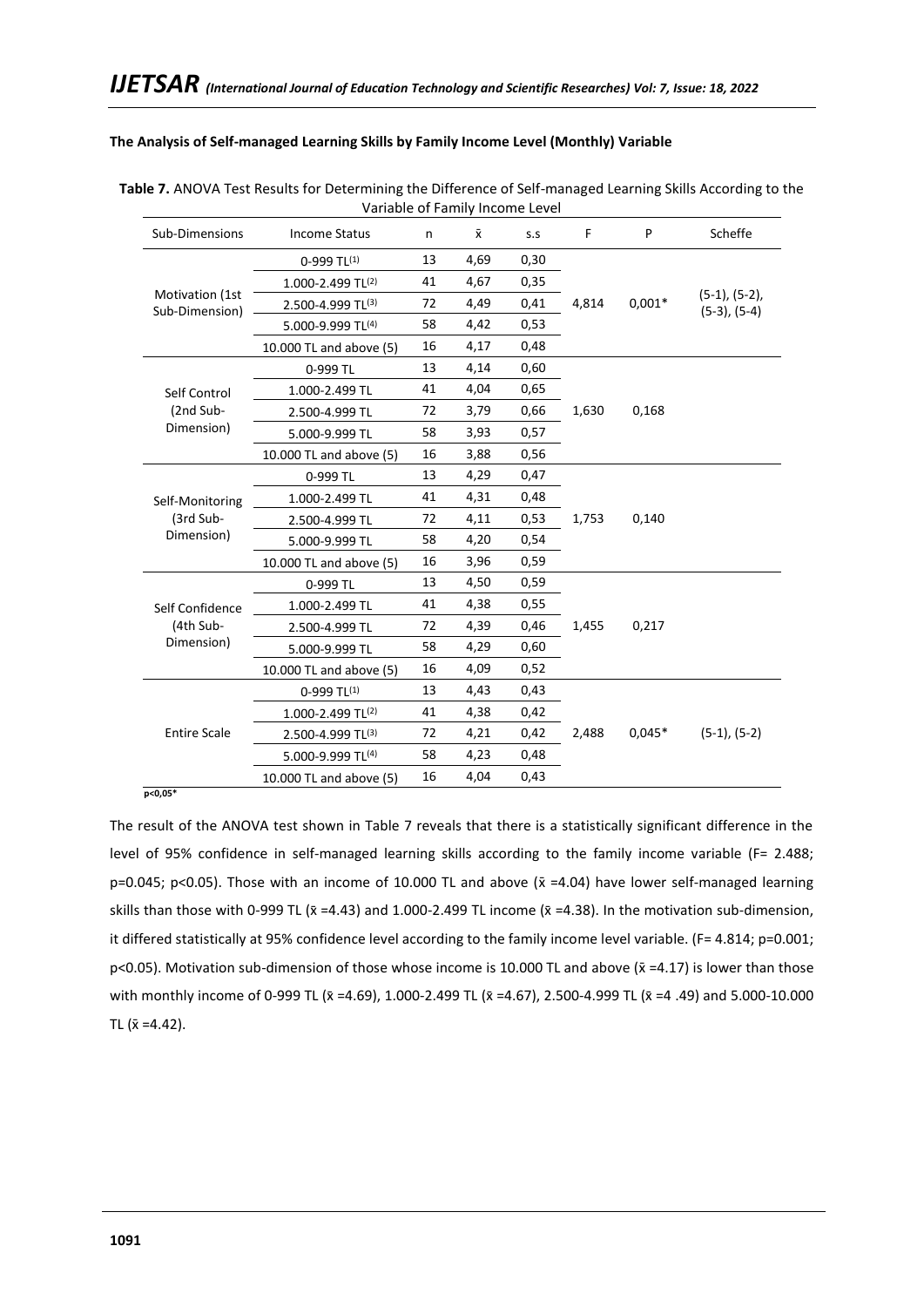### **The Analysis of Self-managed Learning Skills According to the Variable of Mother Education Level**

| Sub-Dimensions               | <b>Mother Education</b><br><b>Status</b>       | N  | $\bar{\mathsf{x}}$ | S.S  | F     | P        | Scheffe            |
|------------------------------|------------------------------------------------|----|--------------------|------|-------|----------|--------------------|
|                              | illiterate <sup>(1)</sup>                      | 26 | 4,74               | 0,27 |       |          |                    |
| Motivation (1st              | Primary School-Middle<br>School (2)            | 73 | 4,52               | 0,40 | 4,289 | $0,006*$ | $(1-2)$ , $(1-$    |
| Sub-Dimension)               | High School <sup>(3)</sup>                     | 69 | 4,38               | 0,52 |       |          | $3), (1-4)$        |
|                              | University <sup>(4)</sup>                      | 32 | 4,46               | 0,47 |       |          |                    |
|                              | illiterate <sup>(1)</sup>                      | 26 | 4,11               | 0,50 |       |          |                    |
| Self Control<br>(2nd Sub-    | Primary School-Middle<br>School <sup>(2)</sup> | 73 | 3,80               | 0,69 | 2,928 | $0,035*$ | $(2-1), (2-$<br>4) |
| Dimension)                   | High School <sup>(3)</sup>                     | 69 | 3,86               | 0,63 |       |          |                    |
|                              | University <sup>(4)</sup>                      | 32 | 4,11               | 0,46 |       |          |                    |
|                              | Illiterate                                     | 26 | 4,36               | 0,42 | 2,457 | 0,064    |                    |
| Self-Monitoring<br>(3rd Sub- | Primary School-Middle<br>School                | 73 | 4,08               | 0,55 |       |          |                    |
| Dimension)                   | High School                                    | 69 | 4,15               | 0,54 |       |          |                    |
|                              | University                                     | 32 | 4,29               | 0,52 |       |          |                    |
|                              | Illiterate                                     | 26 | 4,48               | 0,59 |       |          |                    |
| Self Confidence<br>(4th Sub- | Primary School-Middle<br>School                | 73 | 4,37               | 0,46 | 2,550 | 0,057    |                    |
| Dimension)                   | High School                                    | 69 | 4,21               | 0,58 |       |          |                    |
|                              | University                                     | 32 | 4,45               | 0,53 |       |          |                    |
|                              | illiterate <sup>1)</sup>                       | 26 | 4,45               | 0,36 |       |          |                    |
| <b>Entire Scale</b>          | Primary School-Middle<br>School <sup>(2)</sup> | 73 | 4,22               | 0,43 |       |          | $(1-2), (1-$       |
|                              | High School <sup>(3)</sup>                     | 69 | 4,17               | 0,48 | 3,092 | $0,028*$ | 3)                 |
|                              | University <sup>(4)</sup>                      | 32 | 4,34               | 0,43 |       |          |                    |

| Table 8. ANOVA Test Results for the Determination of the Difference of Self-managed Learning Skills According |
|---------------------------------------------------------------------------------------------------------------|
| to the Variable of Mother Education Level                                                                     |

The self-managed learning skills of the music teacher candidates differed statistically at 95% confidence level according to the mother education level groups. (F= 3.092; p=0.028; p<0.05). Self-managed learning skills of those whose mothers are illiterate ( $\bar{x}$  =4.45) are higher than those whose mothers are at primary-secondary school ( $\bar{x}$  =4.22) and high school ( $\bar{x}$  =4.17). In the motivation sub-dimension, there was a statistically significant difference at 95% confidence level according to the mother's education level (F= 4.289; p=0.006; p<0.05). Those whose mothers are illiterate ( $\bar{x}$  =4.74) have a higher motivation sub-dimension than those whose mothers are at primary-secondary school ( $\bar{x}$  =4.52), high school ( $\bar{x}$  =4.38), and university ( $\bar{x}$  =4.46). In the selfcontrol sub-dimension, the difference according to maternal education levels was statistically significant at the 95% confidence level. (F= 2.928; p=0.035; p<0.05). Those whose mothers are primary school graduates ( $\bar{x}$ =3.80) have a lower self-control sub-dimension than those who are illiterate ( $\bar{x}$  =4.11) and those who are university graduates ( $\bar{x}$  =4.11).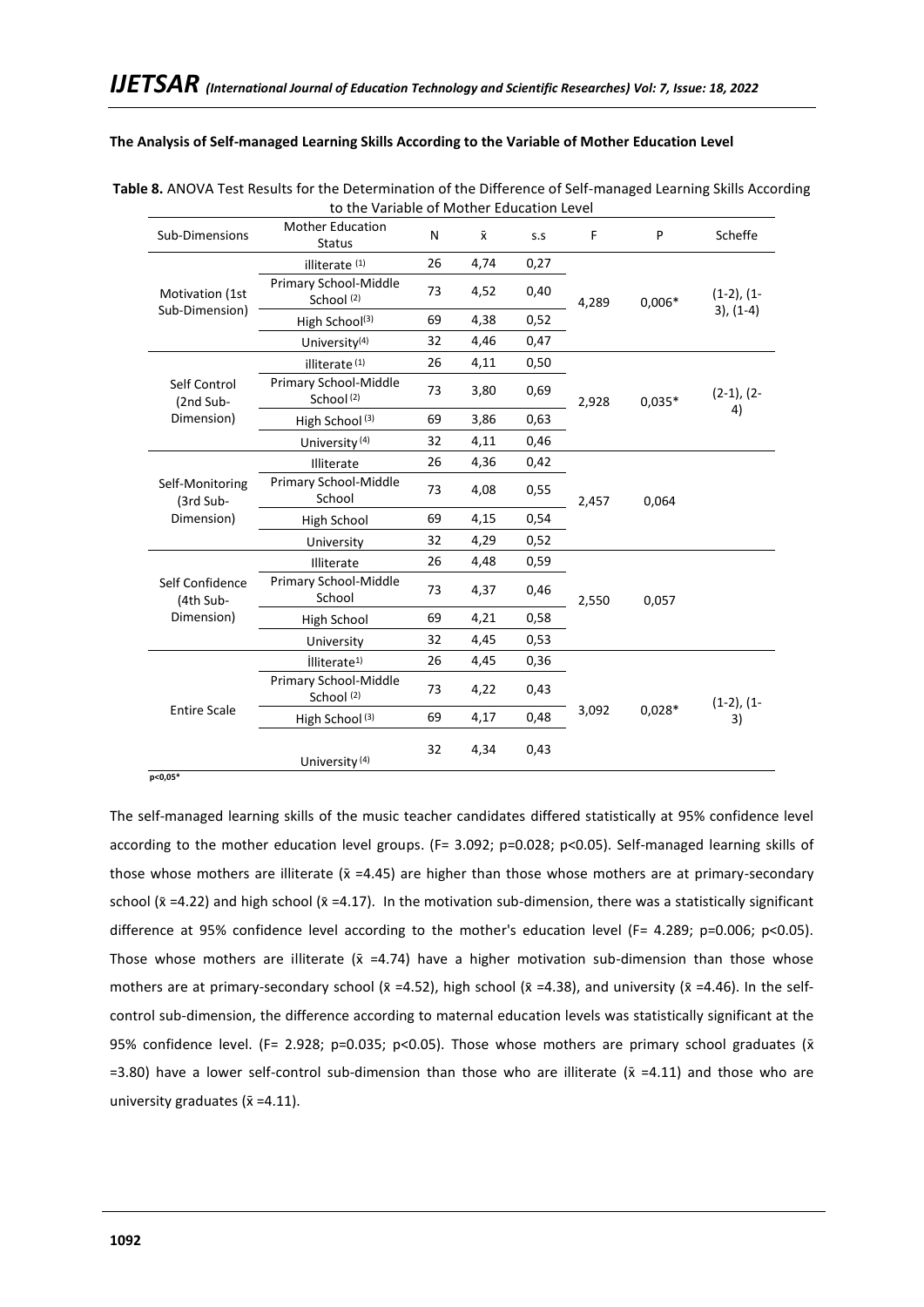### **The Analysis of Self-managed Learning Skills According to Father Education Level Variable**

| Sub-Dimensions          | <b>Father Education Status</b>  | n  | $\bar{x}$ | S.S  | F     | P     |
|-------------------------|---------------------------------|----|-----------|------|-------|-------|
| Motivation (1st         | Primary School-Middle<br>School | 78 | 4,56      | 0,41 |       |       |
| Sub-Dimension)          | High School                     | 78 | 4,48      | 0,49 | 1,658 | 0,193 |
|                         | University                      | 44 | 4,41      | 0,46 |       |       |
| Self Control            | Primary School-Middle<br>School | 78 | 3,91      | 0,71 |       |       |
| (2nd Sub-               | High School                     | 78 | 3,91      | 0,56 | 0,021 | 0,999 |
| Dimension)              | University                      | 44 | 3,91      | 0,59 |       |       |
| Self-Monitoring         | Primary School-Middle<br>School | 78 | 4,19      | 0,54 |       |       |
| (3rd Sub-<br>Dimension) | High School                     | 78 | 4,17      | 0,52 | 0,091 | 0,913 |
|                         | University                      | 44 | 4,15      | 0,54 |       |       |
| Self Confidence         | Primary School-Middle<br>School | 78 | 4,37      | 0,51 |       |       |
| (4th Sub-               | High School                     | 78 | 4,35      | 0,57 | 0,288 | 0,750 |
| Dimension)              | University                      | 44 | 4,29      | 0,52 |       |       |
|                         | Primary School-Middle<br>School | 78 | 4,28      | 0,46 |       |       |
| <b>Entire Scale</b>     | High School                     | 78 | 4,25      | 0,45 | 0,399 | 0,672 |
|                         | University                      | 44 | 4,21      | 0,44 |       |       |

### **Table 9.** ANOVA Test Results for Determining the Difference of Self-managed Learning Skills According to the Variable of Father's Education Level

The result of the ANOVA test, which was conducted to determine whether the differences in self-managed learning skills according to the variable of father education level groups are significant or not, reveals that the self-managed learning skills of the music teacher candidates do not differ significantly according to the father education level groups (p>0.05).

### **CONCLUSION and DISCUSSION**

In the study, self-managed learning skill scores of music teacher candidates were calculated. Studying the findings, it can be said that the self- managed learning skills of the music teacher candidates are high in the sub-dimensions of the scale and in the entire scale. Similarly, Aşkın (2015) studied with university students in her doctoral thesis and revealed that the participants' self-managed learning skills were high. The findings of Yılmazsoy and Kahraman (2019) in their study, in which the self-managed learning skills of university students receiving distance education are examined in terms of various variables, indicate that their self-managed learning skills are above the medium score of the scale. These results support those of this study.

The self-managed learning skills of music teacher candidates were analyzed according to the gender variable, and no significant difference was observed in the results obtained. Throughout the literature, in addition to the studies supporting the research results (Kılıç & Sökmen, 2012; Yenice, 2012; Yeşilyurt, 2013; Öztürk, Bilgen, & Bilgen, 2017; Arslan, 2019;), there are also studies in which self- managed learning skills differ significantly in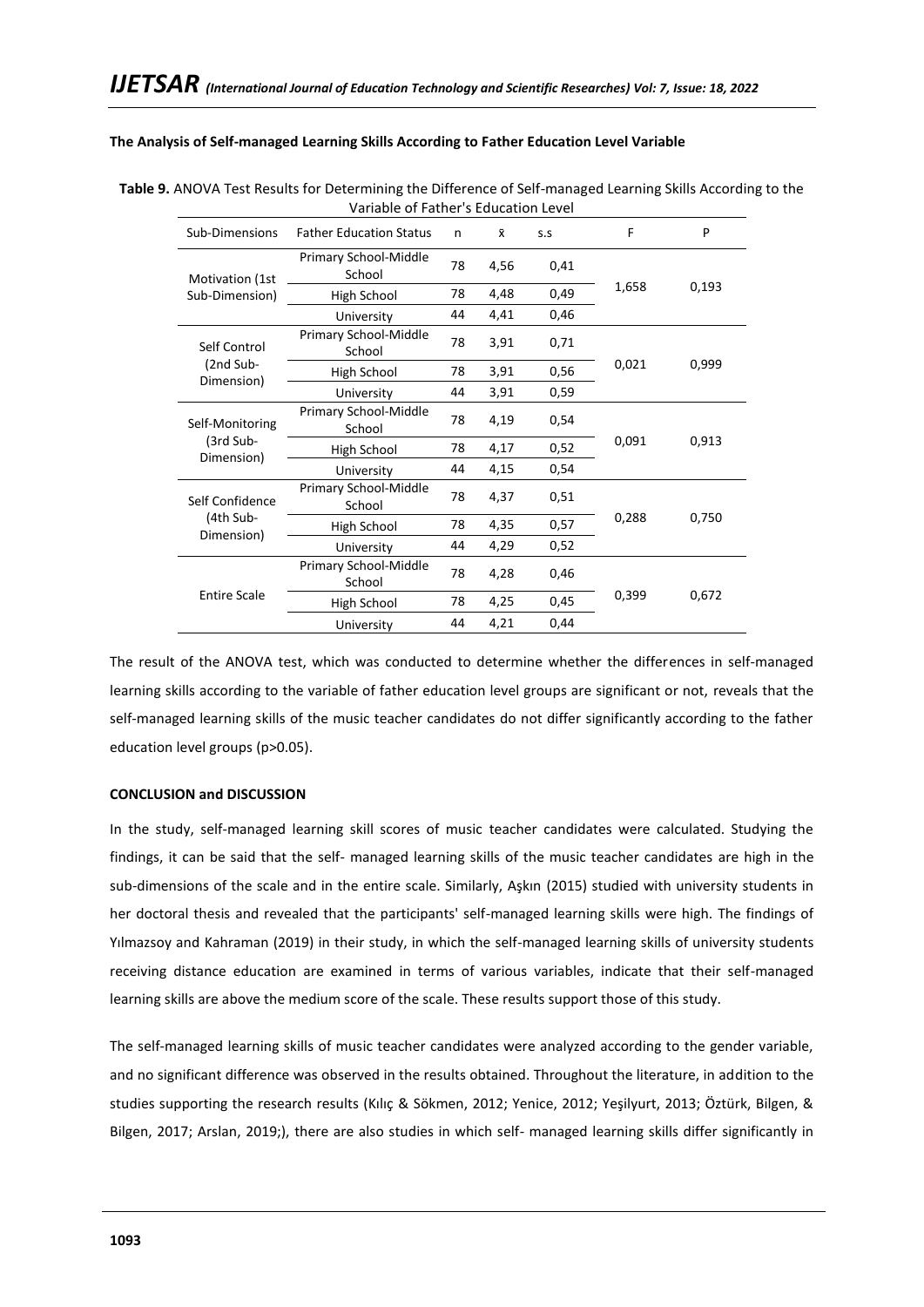favor of female participants according to the gender variable (Özbek, Eroğlu & Donmuş, 2016; Yılmazsoy & Kahraman, 2019).

In the light of the findings obtained based on the grade level variable of self-managed learning skills, it is concluded that the level of self-managed learning skills at the 4th grade is at the highest level in the subdimensions and in the entire scale. The fact that the 3rd grade level is lower than the 2nd and 4th grade levels in the entire scale and its sub-dimensions creates a significant difference. Although this difference is statistically significant, in most of the similar studies (Sarmasoğlu & Görgülü, 2014; Acar, 2014) the grade level variable does not make a significant difference in terms of self-managed learning skills. Moreover, the participants who are about to complete their 4th grade higher education may have a higher level of self-managed learning skills. Based on the fact that self-managed learning skills can be developed in formal or informal settings, the grade level variable will not make a significant difference regarding self- managed learning.

It was concluded that self-managed learning skills did not make a significant difference according to the academic achievement level variable. The analysis of the studies in the literature mostly reveal that there is a moderate positive relationship (Avdal, 2013; Carson, 2012; Cazan & Schiopca, 2014; Hall, 2011).

Findings of self-managed learning skills on monthly income levels of families indicate that the participants in the highest income group have lower self-managed learning skills compared to other income groups. The reasons for the significant difference seen in the whole scale and the motivation sub-dimension are various. Among these, it can be counted that the motivation for self-managed learning in low-income groups has an economic background, the difficulties in accessing the resources cause them to turn to alternative resources, the selection of resources, getting outside help, and control evaluation features that develop in parallel with this situation. Similarly, there are many studiesshowingthat the income level variable does not significantly differentiate self-managed learning skills (Aşkın, 2015; Kılıç & Sökmen, 2012; Acar, 2014).

Findings obtained according to the variables of parental education levels of self-managed learning skills put forward that father education levels do not make a significant difference. In the mother education level variable, illiterate and university graduate mothers differed significantly from primary, secondary and high school graduate mothers. The self-managed learning skills of music teacher candidates whose mothers are illiterate and university graduates are at a higher level than those whose mothers are primary, secondary and high school graduates.

### **RECOMMENDATIONS**

We see that there are differences in some variables even if the findings of the research are generally in agreement with the literature. In the study, interesting results are gathered especially in the variables of family economic income level (monthly) and mother's education level. It is recommended to conduct more in-depth studies on these variables within the scope of self- managed learning skills. It is important that the study was carried out during the Covid-19 global epidemic process, that it is compared with the studies that will be done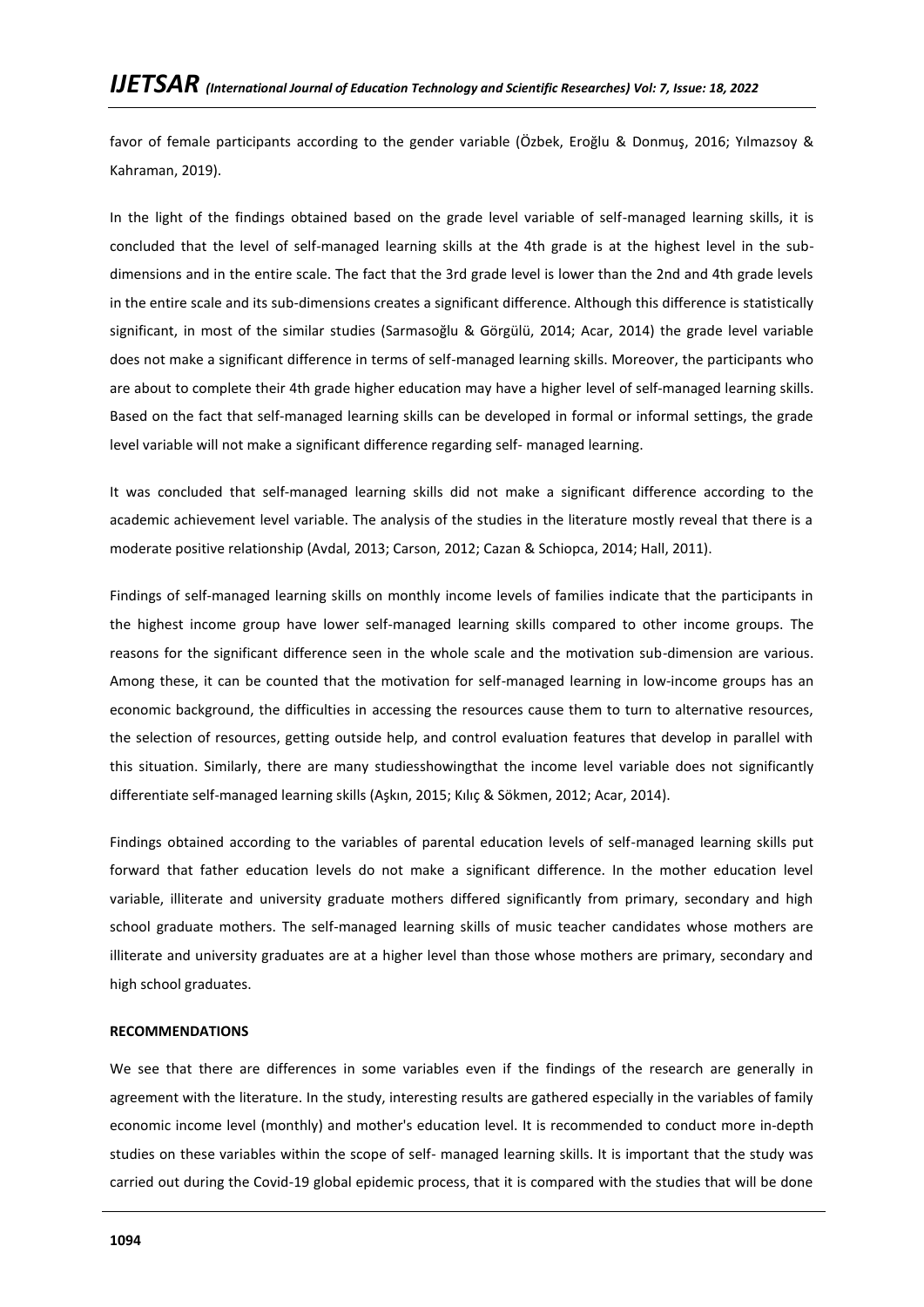in the following years as all the studies carried out in this period, and what changes are in self- managed learning skills. In this context, the repetition of similar studies in the following years by diversifying the variables and using different research methods is suggested.

### **ETHICAL TEXT**

M In this article, journal writing, research and publication ethics, journal ethics rules and publication principles are followed. Responsibility for any violations that may arise regarding the article belongs to the authors. The Ethics Committee review required for the research was carried out by the Social and Human Sciences Research and Publication Ethics Committee of Trabzon University, and approval was given with the number 81614018- 000-E.473 on 13.11.2020.

**Author(s) Contribution Rate**: In thisstudy, the contribution rate of the first author was 60% and the contribution rate of the second author was 40%.

### **REFERENCES**

- Acar, C. (2014). *Fen bilgisi öğretmen adaylarının kendi kendine öğrenme becerilerinin çeşitli değişkenler açısından incelenmesi* [Yayımlanmamış Yüksek Lisans Tezi]. Pamukkale Üniversitesi.
- Arslan, F. (2019). *Öğretmenlerin Yaşam Boyu Öğrenme Düzeyleri ve Öz-yönetimli Öğrenme Düzeyleri Arasındaki İlişkinin İncelenmesi: Karma Yöntem* [Yüksek Lisans Tezi]. Sakarya Üniversitesi.
- Aşkın, İ. (2015). *Üniversite Öğrencilerinin öz-yönetimli öğrenme becerilerinin incelenmesi* [Yayımlanmamış doktora tezi]. Hacettepe Üniversitesi.
- Avdal, E. Ü. (2013). The effect of self-directed learning abilities of student nurses on success in Turkey. *Nurse education today*, *33*(8), 838-841.<https://doi.org/10.1016/j.nedt.2012.02.006>
- Beckers, J., Dolmans, D., & van Merriënboer, J. (2021). Student, direct thyself! Facilitating self-directed learning skills and motivationwith an electronicdevelopmentportfolio. *Journal of Research on Technology in Education*, 1-17[. https://doi.org/10.1080/15391523.2021.1906363](https://doi.org/10.1080/15391523.2021.1906363)
- Briede, B., &Popova, N. (2020, May). Self-directedlearning of universityengineeringstudents in context of fourth industrial revolution. In *Proceedings of 19th International scientific conference "Engineering for rural development", Jelgava, Latvia* (p. 1594).<https://doi.org/10.22616/ERDev.2020.19.TF405>
- Brockett, R. G., & Hiemstra, R. (1991). S*elf direction in adult learning perspectives: on theory, research and practice.* London and New York: Routledge.
- Candy, P. (1991). Self-Direction for Lifelong Learning: A Comprehensive Guide to Theory and Practice. San Francisco: Jossey-Bass. [https://doi.org/10.1177/074171369204200307](https://doi.org/10.1177%2F074171369204200307)
- Carson, E. H. (2012). Self- directed learning and academic achievement in secondary online students. [Unpublished doctoral dissetation]. The Universty of Tennessee Chattanooga.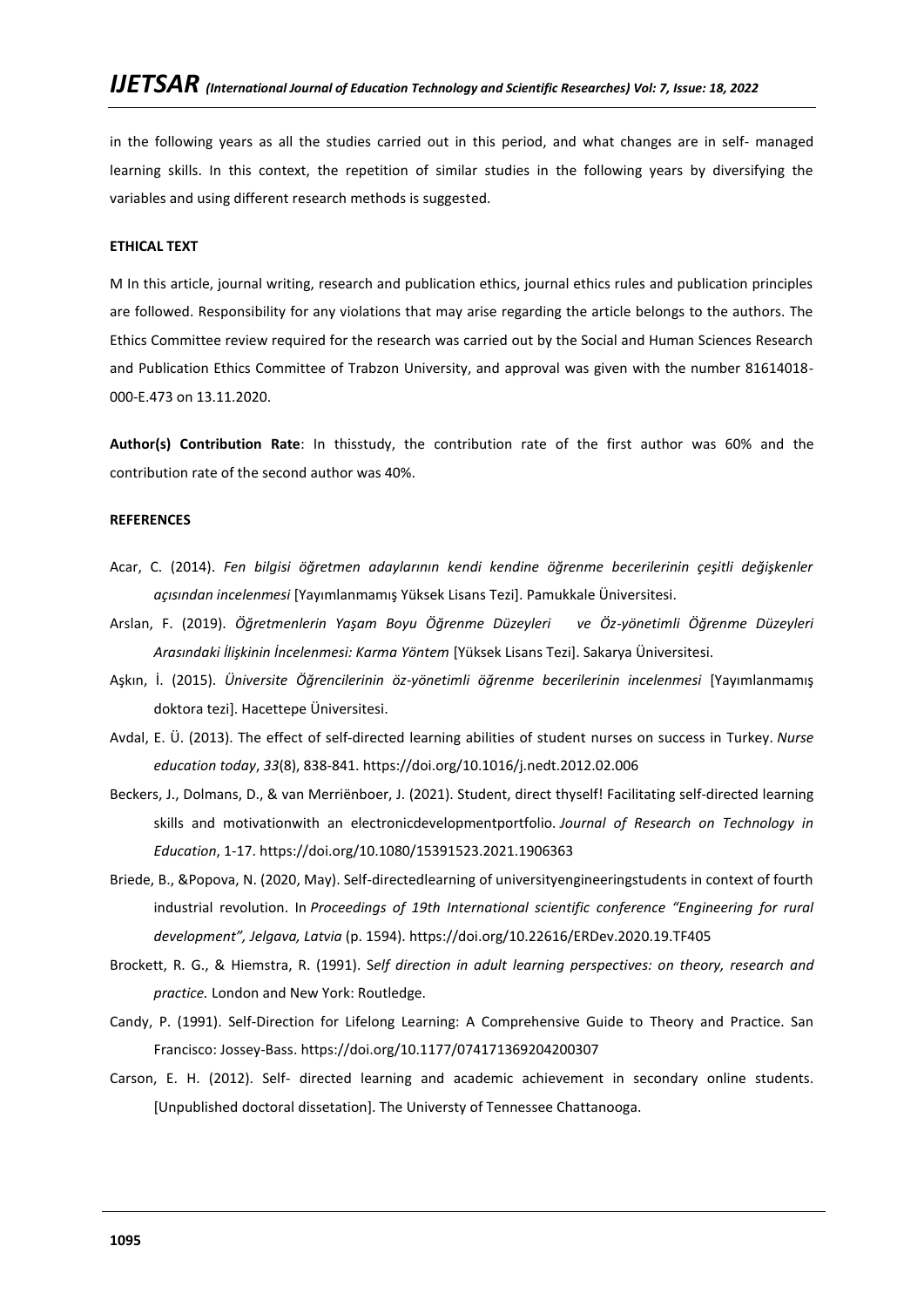Cazan, A. M., & Schiopca, B. A. (2014). Self-directed learning, personality traits and academic achievement. *Procedia-Socialand Behavioral Sciences*, *127*, 640-644. <https://doi.org/10.1016/j.sbspro.2014.03.327>

Cevahir, E. (2020). *SPSS ile Nicel Veri Analizi Rehberi*. Kibele.

Commision of the European Communities (CEC) (2000). A Memorandum on Lifelong Learning. Brüksel.

- Cox, B. F. (2002). *The relationship between creativity and self-directed learning among adult community college students* [Unpublished doctoral dissetation]. Knoxville: TheUniversity of Tenessee.
- Fisher, M., King, J., &Tague, G. (2001). Development of self-directed learning readiness scale for nursing education. Nurse Education Today, 21, 516-525[. https://doi.org/10.1054/nedt.2001.0589](https://doi.org/10.1054/nedt.2001.0589)
- Fox, K. (2011). Veteran Elementary Teachers' Experıences With Self Directed Learning; An Interpretive Study [Unpublished doctoral dissetation]. University of Maine.
- Garrison, D. R. (1997). Self-directed learning: toward a comprehensive model. Adult Education. 48 (1), 18-33 [https://doi.org/10.1177/074171369704800103](https://doi.org/10.1177%2F074171369704800103)
- Garcia, R. S. (2021). Influence of self-directed learning skills on the academic adjustment in an online learning platform among level I and II student nurse. *International Journal of Recent Advances in Multidisciplinary Research*, *8*(6), 6925-6929.
- George, D., & Mallery, M. (2010). SPSS for Windows Step by Step: A Simple Guide and Reference, 17.0 update (10a ed.) Boston: Pearson
- Guglielmino, L. M. (1977). *Development of the Self-Directed Learning Readiness Scale.* [Unpublished doctoral dissetation]. University of Georgia.
- Hall, J. D. (2011). Self-directed learning characteristics of first-generation, first-year college students participating in a summer bridge program [Unpublished doctoral dissetation]. University of South Florida.
- Hill, M., Peters, M., Salvaggio, M., Vinnedge, J., & Darden, A. (2020). Implementation and evaluation of a selfdirected learning activity for first-year medical students. *Medicaleducation online*, *25*(1), 1717780. <https://doi.org/10.1080/10872981.2020.1717780>
- Hiemstra, R. (1994). Self-directed learning. In T. Husen & T. N. Postlethwaite (Eds.), *The International Encyclopedia of Education* (second edition), Oxford: Pergamon Press.
- Karasar, N. (2012). *Bilimsel araştırma yöntemi: kavramlar-ilkeler-teknikler*. Nobel Yayın Dağitim.
- Karatas, K., & Arpaci, I. (2021). The role of self-directed learning, metacognition, and 21st century skills predicting the readiness for online learning. *Contemporary Educational Technology*, *13*(3). <https://doi.org/10.30935/cedtech/10786>
- Knowles, M. S. (1975). Self- directed learning: A guide for leaners and teachers. Cambridge: Englewood Cliffs.
- Kılıç, D., & Sökmen, Y. (2012). Sınıf öğretmen adaylarının kendi kendine öğrenmeye yönelik hazırbulunuşluklarının incelenmesi. *Eğitim ve öğretim araştırmaları dergisi*, *1*(3), 223-228.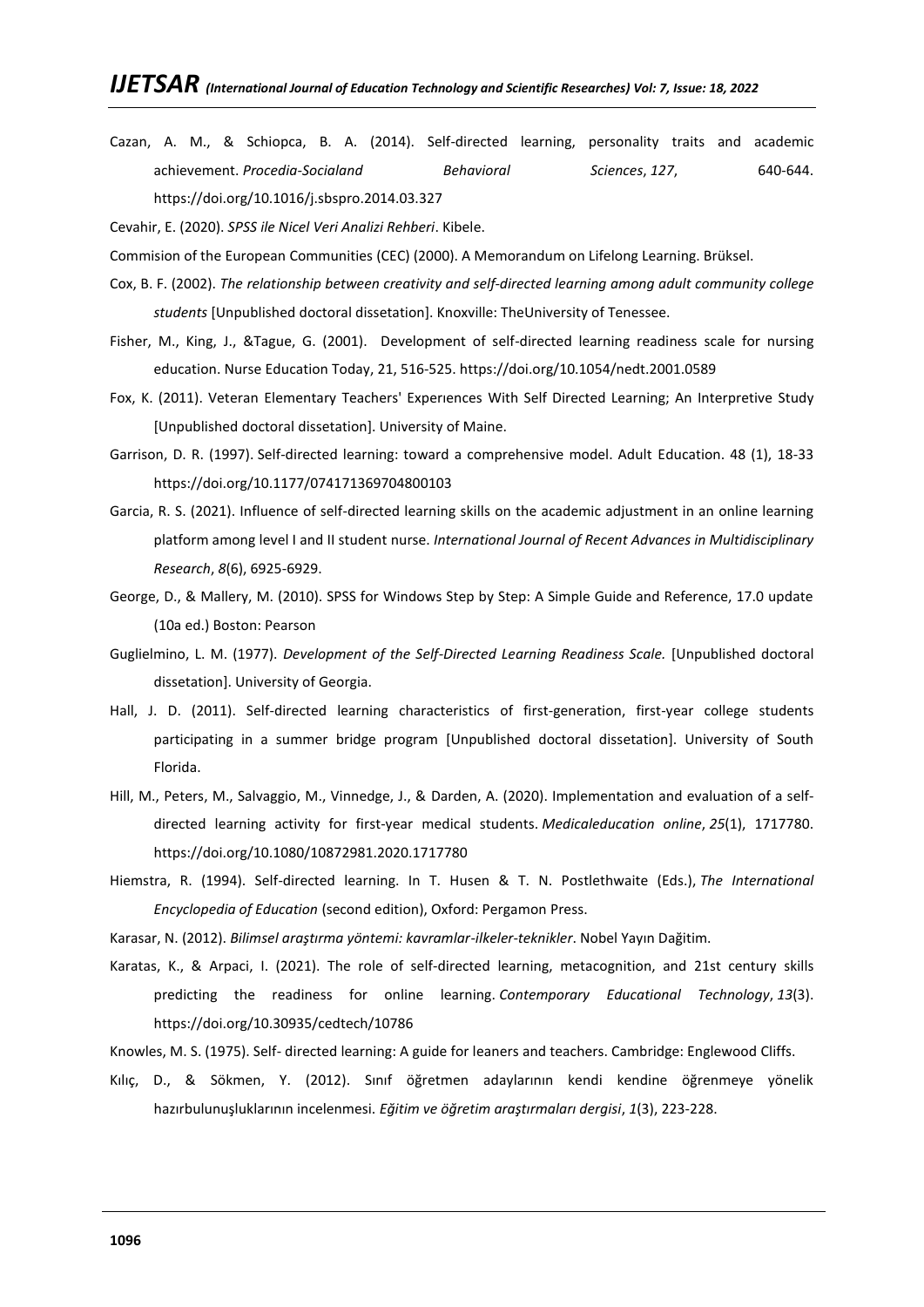- Mahlaba, S. C. (2020). Reasons why self-directed learning is important in South africa during the Covid-19 pandemic. *South African Journal of Higher Education*, *34*(6), 120-136. [https://doi.org/10.20853/34-6-](https://doi.org/10.20853/34-6-4192) [4192](https://doi.org/10.20853/34-6-4192)
- Organization for Economic Cooperation and Development (OECD) (1996). Lifelong: toward a comprehensive model. Adult Education. 48 (1), 18-33.
- Özbek, R., Eroğlu, M., & Donmuş, V. (2017). An investigation of teacher candidates' readiness for self-directed learning. *Uluslararası Eğitim Programları ve Öğretim Çalışmaları Dergisi*, *7*(13), 17-36.
- Öztürk, Y. A., Bilgen, Z., & Bilgen, S. (2017). Sorgulama Becerileri ile Kendi Kendine Öğrenme Becerileri Arasındaki İlişki: Temel Eğitim Öğretmen Adaylarına Yönelik Bir Araştırma. *Sinop Üniversitesi Sosyal Bilimler Dergisi*, *1*(2), 179-214.<https://doi.org/10.30561/sinopusd.348238>
- Sarmasoğlu, Ş., & Görgülü, S. (2014). Hemşirelik öğrencilerinin kendi kendine öğrenmeye hazıroluş düzeyleri. *Hacettepe Üniversitesi Hemşirelik Fakültesi Dergisi*, *1*(3), 13-25.
- Spencer, J. A., & Jordan, R. K. (1999). Learner centred approaches in medical education. *Bmj*, *318*(7193), 1280- 1283.<https://doi.org/10.1136/bmj.318.7193.1280>
- Tekkol, İ. A. & Demirel, M. (2018). Öz-yönetimli öğrenme becerileri ölçeği: Geçerlik ve güvenirlik çalışması. *Journal of Measurement and Evaluation in Education and Psychology*, *9*(2), 85-100. <https://doi.org/10.21031/epod.389208>

Woolfolk, A. (2016). *Educational psychology: Active learning edition*. Pearson.

- Yenice, N. (2012). Öğretmen adaylarının öz-yeterlik düzeyleri ile problem çözme becerilerinin incelenmesi. *Elektronik Sosyal Bilimler Dergisi*, *11*(39), 36-58.
- Yeşilyurt, E. (2013). Öğretmen adaylarının öğretmen öz-yeterlik algıları. *Elektronik sosyal bilimler dergisi*, *12*(45), 88-104.
- Yılmazsoy, B. & Kahraman, M. (2019). Uzaktan eğitim öğrencilerinin öz-yönetimli öğrenme becerilerinin incelenmesi. *Kuramsal Eğitimbilim Dergisi*, *12*(2), 783-818.<https://doi.org/10.30831/akukeg.429362>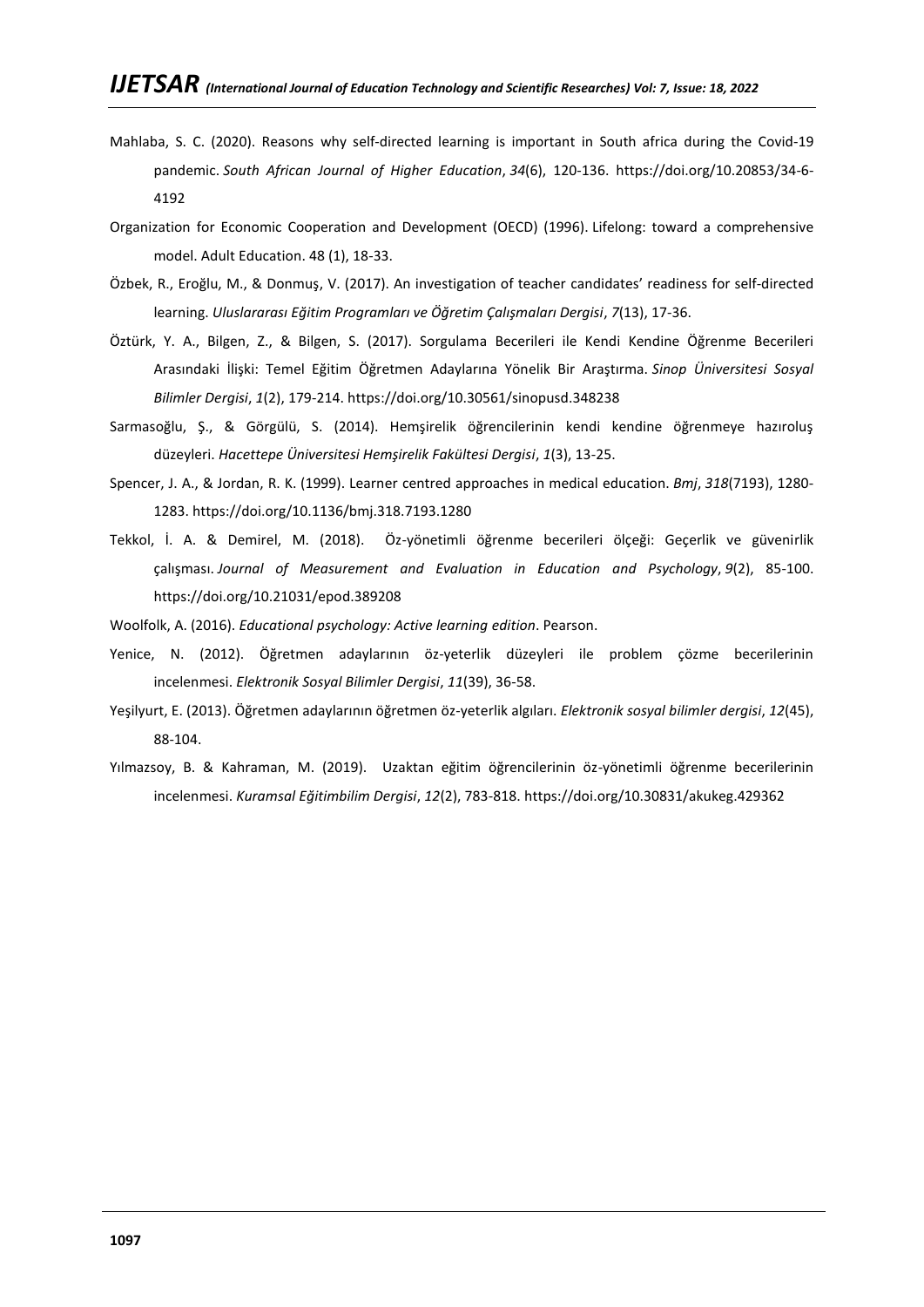# **MÜZİK ÖĞRETMENİ ADAYLARININ ÖZ-YÖNETİMLİ ÖĞRENME BECERİLERİNİN İNCELENMESİ**

# **ÖZ**

Müzik öğretmenliği mesleğinin doğasında yer bulan güncel olanı takip etme, yeni şeyler öğrenme, bilginin yaratımı ve değişimine ayak uydurabilmek için çeşitli becerilere sahip olmak gerekir. Özyönetimli öğrenme, kişinin kendi öğrenme süreçlerinin kontrolünü ele alması olarak bilinir. Özyönetimli öğrenme becerileri müzik öğretmenleri ve ilerde bu mesleği yapacak olan müzik öğretmeni adayları için önemli becerilerdir. Bu araştırmada müzik öğretmeni adaylarının özyönetimli öğrenme becerilerinin çeşitli değişkenler bakımından incelenmesi amaçlanmıştır. Betimsel modele dayalı nicel bir çalışma olan araştırmada tarama (survey) yöntemi kullanılmıştır. Veri toplama aracı olarak "Öz-yönetimli öğrenme becerileri ölçeği" ve kişisel bilgi formu kullanılmıştır. Araştırma verileri 2020-2021 akademik yılı bahar döneminde Türk devlet üniversitelerinde müzik öğretmenliği lisans programında öğrenim gören 200 üniversite öğrencisinden gönüllülük esasına göre toplanmıştır. Ulaşılan verilere betimsel analizlerden frekans ve yüzde, parametrik testlerden t-testi ve ANOVA kullanılarak analiz edilmiştir. Araştırma sonucunda müzik öğretmeni adaylarının öz-yönetimli öğrenme becerilerinin, kullanılan ölçeğin tümünde ve alt boyutlarında yüksek düzeyli olduğu sonucuna ulaşılmıştır. Öz-yönetimli öğrenme becerileri aile gelir düzeyi değişkenine göre düşük gelir düzeyi grupları lehine anlamlı şekilde farklılık göstermiştir. Anne eğitim düzeyi değişkenine göre öz-yönetimli öğrenme becerileri, anne eğitim düzeyi üniversite mezunu olanlar ile anne eğitim düzeyi okur yazar olmayan katılımcıların lehine anlamlı şekilde farklılık gösterdiği sonucuna ulaşılmıştır. Aile ekonomik düzey değişkeni ve anne eğitim durumu değişkenine yönelik daha kapsamlı çalışmaların yapılması önerilmektedir. Benzer çalışmaların ileri yıllarda farklı yöntemler kullanılarak tekrarlanması, değişkenler çeşitlendirilerek öz-yönetimli öğrenme becerileri arasındaki ilişkisel durumun ortaya konulması önerilmektedir. Covid-19 küresel salgını sürecinde yapılan tüm araştırmalar gibi bu araştırmanın sonuçları da ileride yapılabilecek benzer araştırmalarla karşılaştırma yapılması bakımından önemli olduğu düşünülmektedir.

**Anahtar kelimeler:** Müzik öğretmeni adayları, öğrenme, öz-yönetimli öğrenme becerileri.

Bu araştırma birinci yazarın yüksek lisans tezinden üretilmiştir.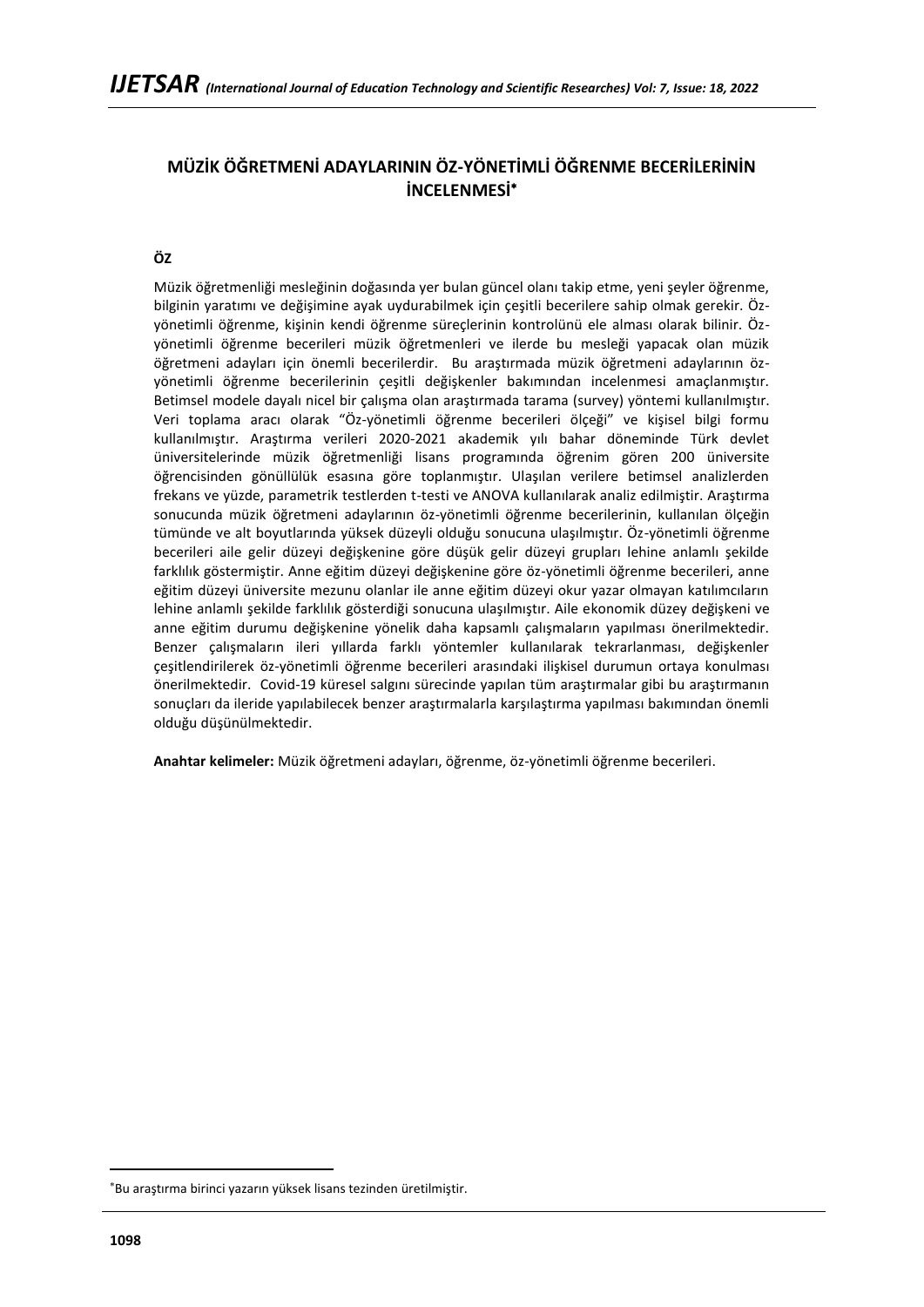#### **GİRİŞ**

İnsanoğlunun yaşam sahnesine yer aldığı ilk zamanlardan günümüze davranışlarımızı şekillendiren en önemli olgunun öğrenme olduğu bilinmektedir. Öğrenme en geniş anlamı ile bireyin deneyimleri sonucu, bilgisinde ya da davranışlarında nispeten kalıcı izli değişikliklerdir (Woolfolk, 1990). Günümüzde bilginin üretim ve dönüşüm hızı insanoğlunun yaşamı boyunca aralıksız olarak bir öğrenme faaliyetinin içinde bulunmasını gerekli kılmaktadır. Bu sebeple OECD ve Avrupa komisyonu gibi pek çok uluslararası kurum ve organizasyon yaşam boyu öğrenme ve ilişkili becerilere vurgu yapmaktadır (OECD, 1996; CEC, 2000). Literatürde yaşam boyu öğrenme ve öz-yönetimli öğrenmenin yakın ilişkisi olduğu görülmektedir. Spencer ve Jordan (1999) öz-yönetimli öğrenmenin, yaşam boyu öğrenen olmanın ön koşulu olduğunu vurgular. Brockett ve Hiemstra (1991) ise yaşam boyu öğrenme ve öz-yönetimli öğrenme kavramlarının birbirine dayanak olduğunu ifade eder.

Öz-yönetimli öğrenme; bireyin öğrenmeye dair ihtiyaçlarını belirleme, öğrenmeye ilişkin hedefler belirleme, öğrenme hedefine yönelik ihtiyaç duyulan kaynakları tanımlama, hedefe yönelik öğretim strateji belirleme, uygulama ve öğrenme çıktılarının değerlendirilmesinde dışarıdan yardım alarak ya da yardım almaksızın sorumluluk almalarını ifade eder (Knowles, 1975). Bireyin öz-yönetimli öğrenen olabilmesi için gelişime açık, sorgulayan, kendi öğrenme becerilerini eleştirel bir bakışla değerlendiren, öğrenme hedeflerine uygun kaynaklara ulaşan, öğrenme ortamı ve koşullarını düzenleyebilen, öğrenmelerini değerlendirebilme gibi özelliklere sahip olması gerekmektedir (Candy, 1991). Kökenleri antik çağlara kadar uzanan öz-yönetimli öğrenmeye yönelik yapılan ilk bilimsel çalışmaların geçmişi 150 yıl kadar eski olsa da son 60 yılda ivme kazandığı görülmektedir (Hiemstra, 1994). Dünya geneline yayılmış çeşitli bilim insanı ve araştırmacılar tarafından özyönetimli öğrenme ile ilgili birçok kuramsal ve model çalışmaları yapılmış ve öz-yönetimli öğrenme kapsamında ölçekler geliştirilmiştir. Yapılan çalışmalar incelendiğinde bilim insanları ve araştırmacılar tarafından farklı yaklaşımların olduğu görülmektedir. Kişilik özellikleri (Guglielmino, 1978; Fisher, King ve Tague, 2001), varılması gereken bir hedef, zamanın şartlarına uyum sağlamaya yönelik kazanılan beceriler, öğrenme yöntemi (Cox, 2002; Brockett ve Hiemstra, 1991) ve öğrenme süreci (Candy, 1991; Garrison, 1997) bu yaklaşımlardandır. Bu farklı yaklaşımların literatürde bir zenginlik oluşturduğu düşünülebilir. Literatürde yer bulan çalışmalar incelendiğinde daha genel kapsayıcı araştırmaların yanı sıra farklı konu alanlarına yönelik daha spesifik araştırmalar görülmektedir.

Hill vd. (2020) birinci sınıf tıp öğrencilerine yönelik öz-yönetimli öğrenme etkinliğinin uygulanması ve değerlendirilmesi amacı ile yaptığı çalışma sonucunda katılımcıların kendi öğrenmelerine rehberlik ettiğini ve yaşam boyu öğrenme becerilerinin arttığı sonucuna ulaşmışlardır. Mahlaba (2020) ise Covid-19 küresel salgın sürecinde Güney Afrika' da öğrenim gören üniversite öğrencilerinin çalışma ve öğrenme alışkanlıklarındaki zorunlu değişikliklere dikkat çekmiş, gelecekte benzer türde ani değişimlere hazır olmak için öz-yönetimli öğrenme becerilerinin geliştirilmesine vurgu yapmıştır. Briede ve Popova (2020) mühendislik öğrencilerinin özyönetimli öğrenme becerilerini analiz ederek dördüncü sanayi devrimi becerilerine ulaşmakta ne ölçüde yeterli olduğunu ortaya koymak amacı ile yaptığı araştırmada, öz-yönetimli öğrenmenin Endüstri 4.0'ın gelecekteki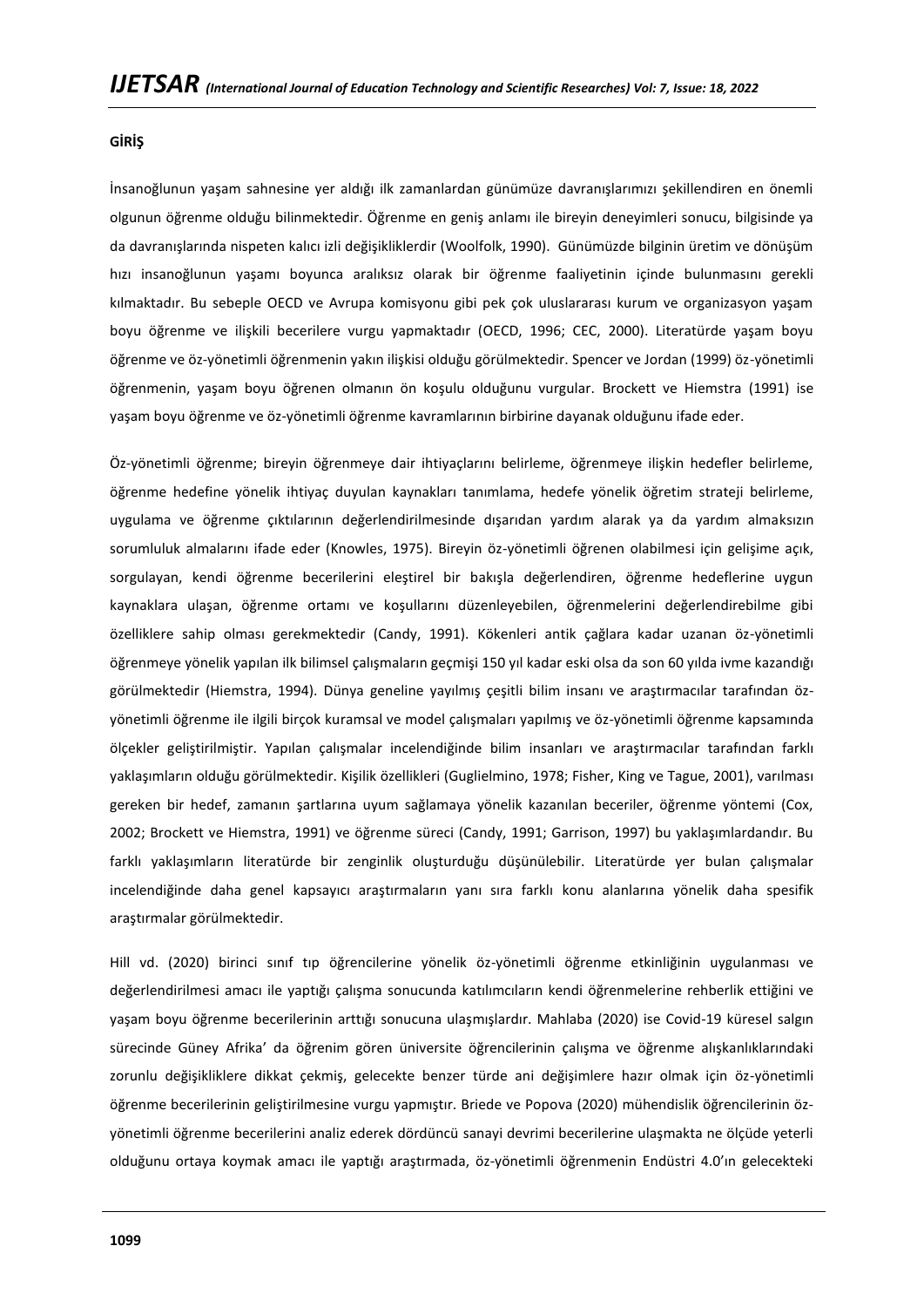taleplerine uyum sağlamak için etkili bir araç olduğu, öz-yönetimli öğrenme becerilerinin sürekli gözden geçirilerek geliştirilmesi sonucuna ulaşmıştır. Beckers, Dolmans ve Van Merriënboer (2021) mesleki eğitim öğrencilerinin, elektronik geliştirme portföyü kullanımı ile öz-yönetimli öğrenme becerileri ve motivasyonları üzerindeki etkisini incelemeyi amaçlamıştır. Araştırma sonuçlarında elektronik geliştirme portföyü kullanımının öz-yönetimli öğrenme becerileri ve motivasyonlarını destekleyen pozitif etkileri olduğu sonucuna ulaşılmıştır. Garcia (2021) araştırmasında öz-yönetimli öğrenme becerilerinin çevrim içi eğitimde akademik uyum üzerine etkisini incelemiştir. Araştırma sonuçlarında Covid-19 salgın süreci ve zayıf internet bağlantısı gibi sınırlılıklara rağmen hemşirelik öğrencilerinin, öz-yönetimli öğrenme becerilerinin çevrim içi eğitime akademik olarak uyum sağladıkları sonucuna ulaşılmıştır. Karataş ve Arpacı (2021) araştırmalarında, öğretmen adaylarının üstbilişsel farkındalık, 21. yüzyıl yeterlikleri ve öz-yönetimli öğrenme becerilerinin çevrim içi öğrenmeye hazırbulunuşluklarına etkisini incelemeyi hedeflemiştir. Araştırma sonucunda üstbilişsel farkındalık, 21. yüzyıl yeterlikleri ve öz-yönetimli öğrenme becerilerinin, çevrim içi öğrenmeye hazırbulunuşluklarını olumlu yönde etkilediği sonucuna ulaşmışlardır.

Fox (2011)'a göre öz-yönetimli öğrenme kendine meydan okuyan ve gelişmek isteyen öğretmenler için sonsuz olanaklar sunmaktadır. Müzik öğretmenliği mesleğinin doğasında yer bulan günceli takip edebilmek, yeni şeyler öğrenmek, araştırma, sorgulama ve değerlendirme yapabilmek için müzik öğretmenlerinin öz-yönetimli öğrenme becerilerine sahip olması gerektiği düşünülebilir. Dolayısı ile müzik öğretmeni adaylarının öz-yönetimli öğrenme becerilerinin incelenmesi bu becerilere ilişkin görüş ve önerilerin ortaya konulması, müzik öğretmeni adaylarının gerek mesleki gelişim gerek kişisel gelişimleri bakımından önemli görülmektedir.

#### **Amaç**

Bu çalışmada müzik öğretmeni adaylarının öz-yönetimli öğrenme becerilerinin incelenmesi amaçlanmıştır. Bu amaca yönelik aşağıdaki sorulara cevaplar aranmıştır;

- Müzik öğretmeni adaylarının öz-yönetimli öğrenme becerileri ne düzeydedir?
- Müzik öğretmeni adaylarının öz-yönetimli öğrenme becerileri cinsiyet değişkenine göre anlamlı farklılık göstermekte midir?
- Müzik öğretmeni adaylarının öz-yönetimli öğrenme becerileri sınıf düzeyi değişkenine göre anlamlı farklılık göstermekte midir?
- Müzik öğretmeni adaylarının öz-yönetimli öğrenme becerileri akademik başarı düzeyi değişkenine göre anlamlı farklılık göstermekte midir?
- Müzik öğretmeni adaylarının öz-yönetimli öğrenme becerileri aile gelir düzeyi (aylık) değişkenine göre anlamlı farklılık göstermekte midir?
- Müzik öğretmeni adaylarının öz-yönetimli öğrenme becerileri anne eğitim düzeyi değişkenine göre anlamlı farklılık göstermekte midir?
- Müzik öğretmeni adaylarının öz-yönetimli öğrenme becerileri baba değişkenine göre anlamlı farklılık göstermekte midir?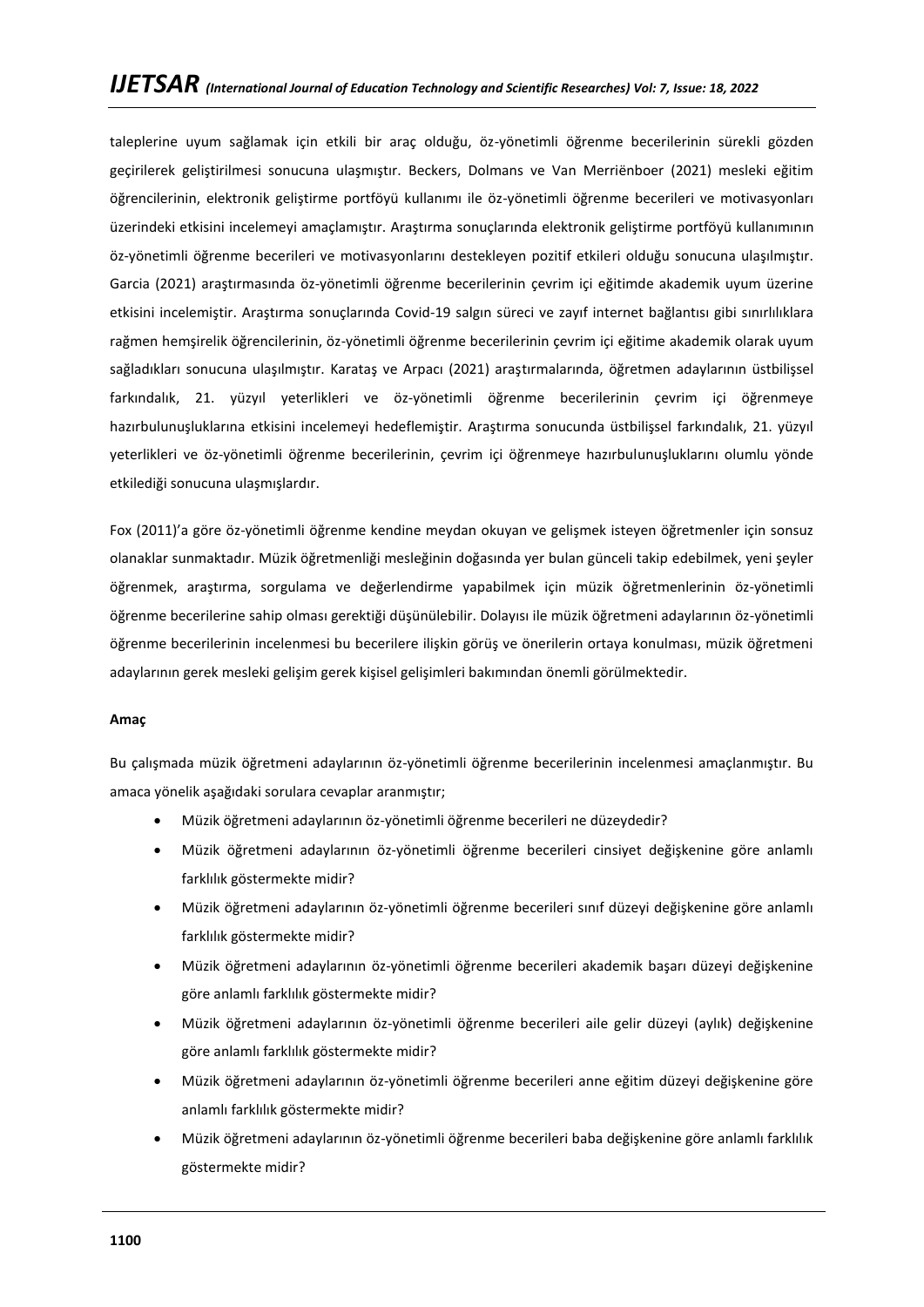### **YÖNTEM**

### **Araştırma modeli**

Model bir sistemi temsil ettiği düşünülen, sadece "önemli" görülen değişkenleri kapsayan, gerçek durumun özetlenmiş halidir, araştırma modeli, "araştırma amacına uygun ekonomik olarak, verilerin toplanması ve çözümlenebilmesi için gerekli koşulların düzenlenmesidir." (Selltiz, Jahoda, Deutsch ve Cook, 1959'dan aktaran: Karasar, 2012, s. 76). Betimsel modele dayalı nicel bir araştırma olan bu çalışmada tarama (survey) modeli kullanılmıştır. Sosyal bilimler alanında oldukça sık kullanılan tarama modeli, geçmişte var olan ya da varlığını devam ettiren bir durumun olduğu biçimi ile betimlemeyi hedefleyen araştırma yaklaşımıdır, araştırma konusunu kendi koşulları içerisinde betimler onları değiştirme ve etkilemeye yönelik çaba gösterilmez (Karasar, 2012). Araştırma için gerekli Etik Kurul incelemesi Trabzon Üniversitesi Sosyal ve Beşeri Bilimler Araştırma ve Yayın Etik Kurulu tarafından yapılmış olup, 13.11.2020 tarih ve 81614018-000-E.473 sayı ile onay verilmiştir.

### **Katılımcılar**

Covid-19 pandemisi şartlarında hızlı ve ekonomik olması sebebi ile kolay ulaşılabilir örneklem yöntemi kullanılmış, 2020-2021 eğitim öğretim yılı bahar döneminde Türkiye'de bulunan devlet üniversitelerinin müzik öğretmenliği lisans programlarında eğitim gören 200 müzik öğretmenliği lisans programı öğrencisinin gönüllü katılımı ile verilere ulaşılmıştır. Katılımcılara ait demografik özelliklerine yönelik dağılımlar Tablo 1' de gösterilmiştir.

|                      | Tablo 1. Müzik Öğretmeni Adaylarının Demografik Özelliklerine Göre Dağılımları |     |       |
|----------------------|--------------------------------------------------------------------------------|-----|-------|
| Demografik           | Grup                                                                           | N   | %     |
|                      | Kadın                                                                          | 144 | 72,0  |
| Cinsiyet             | Erkek                                                                          | 56  | 28,0  |
|                      | $1$ .sinif                                                                     | 37  | 18,5  |
| Sinif                | 2.sinif                                                                        | 57  | 28,5  |
|                      | 3.sinif                                                                        | 43  | 21,5  |
|                      | 4.sinif                                                                        | 63  | 31,5  |
|                      | $20 - 45$                                                                      | 14  | 7,0   |
|                      | 46-60                                                                          | 22  | 11,0  |
| Not Ortalaması       | 61-85                                                                          | 99  | 49,5  |
|                      | 86-100                                                                         | 65  | 32,5  |
|                      | 0-999 TL                                                                       | 13  | 6,5   |
|                      | 1.000-2.499 TL                                                                 | 41  | 20,5  |
| Gelir Durumu (Aylık) | 2.500-4.999 TL                                                                 | 72  | 36,0  |
|                      | 5.000-9.999 TL                                                                 | 58  | 29,0  |
|                      | 10.000 TL ve üstü                                                              | 16  | 8,0   |
|                      | Okuryazar değil                                                                | 26  | 13,0  |
|                      | İlkokul-Ortaokul                                                               | 73  | 36,5  |
| Anne Eğitim          | Lise                                                                           | 69  | 34,5  |
|                      | Üniversite                                                                     | 32  | 16,0  |
|                      | İlkokul-Ortaokul                                                               | 78  | 39,0  |
| Baba Eğitim          | Lise                                                                           | 78  | 39,0  |
|                      | Üniversite                                                                     | 44  | 22,0  |
|                      | Toplam                                                                         | 200 | 100,0 |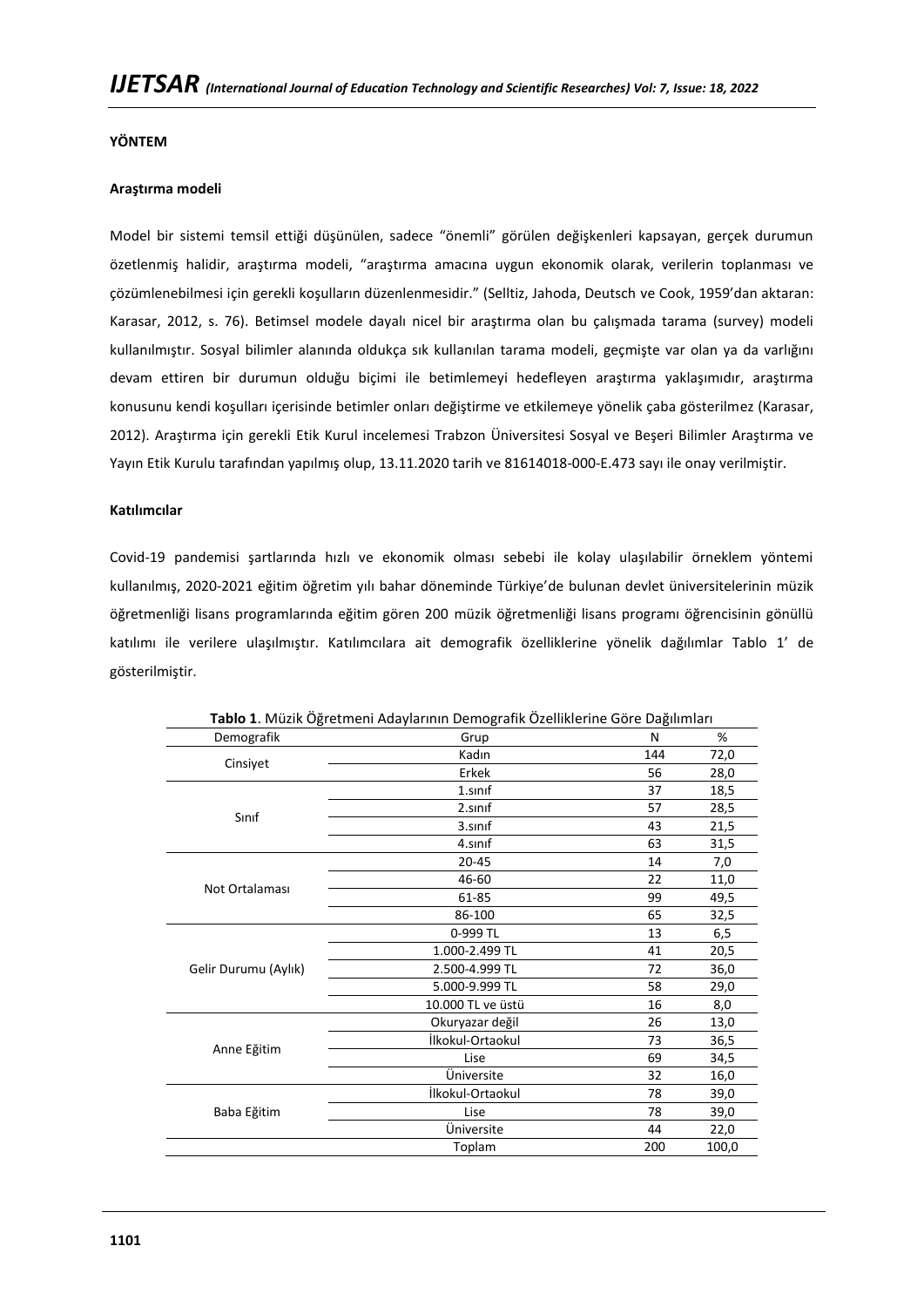Müzik öğretmeni adaylarının demografik özelliklerine göre dağılımları incelendiğinde; %72,0'ının kadın, %28,0'ının erkek, %18,5'inin 1.sınıf, %28,5'inin 2.sınıf, %21,5'inin 3.sınıf, %31,5'inin 4.sınıf olduğu belirlenmiştir. Müzik öğretmeni adaylarının %7'sinin not ortalamasını 20-45, %11'inin 46-60, %49,5'inin 61-85 ve %32,5'inin 86-100 arası not ortalaması olduğu belirlenmiştir. Müzik öğretmeni adaylarının aile gelir düzeyi (aylık) %6,5'inin 0-999 TL gelir durumuna sahipken, %20,5'inin 1.000-2.499 TL, %36,0'ının 5.000-9.999 TL, %8,0'ının 10.000 TL ve üstü gelire sahip olduğu belirlenmiştir. Anne eğitim düzeylerine göre dağılımları incelendiğinde; %13,0'ının okuryazar değil, %36,5'inin ilkokul-ortaokul, %34,5'inin lise, %16,0'ının üniversite, baba eğitim düzeylerine göre dağılımları incelendiğinde; %39,0'ının ilkokul-ortaokul, %39,0'ının lise, %22,0'ının üniversite olduğu belirlenmiştir.

### **Verilerin toplanması ve analizi**

Araştırmada veri toplama aracı olarak Aşkın (2015) tarafından geliştirilen "Öz-yönetimli Öğrenme Becerileri Ölçeği" ve demografik verilerin toplanması amacı ile hazırlanan Kişisel Bilgi Formu kullanılmıştır. Güdülenme, öz-izleme, öz-kontrol ve özgüven olmak üzere dört alt boyutu bulunan "Öz-yönetimli Öğrenme Becerileri Ölçeği" 21 maddeden oluşmuş 5 dereceli likert tipinde geliştirilmiştir. Ölçekten en yüksek 105, en düşük 21 puan alınabilmektedir. Güvenirlik analizi Aşkın-Tekkol ve Demirel (2018) tarafından yapılmış, Cronbach Alpha iç tutarlık katsayısı kullanılarak hesaplanan güvenirliği ise ",895" bulunmuştur. Bu çalışma için bulunan Cronbach Alpha iç tutarlılık kat sayısı ise ,910' dur. "Öz-yönetimli Öğrenme Becerileri Ölçeği" ve Kişisel Bilgi Formu çevrim içi veri toplama araçları (Google Formlar) kullanılarak oluşturulmuş bağlantıların müzik öğretmenliği lisans programı bulunan devlet üniversitelerinin ilgili bölüm başkanlıklarına mail gönderilmiştir. Ayrıca iletişim uygulamaları (Whatsapp, Telegram, Signal vd.) kullanılarak çevrim içi anket bağlantıları müzik öğretmeni adaylarına ulaştırılmaya çalışılmıştır.

Araştırmada demografik verilere betimleyici analiz olarak yüzde analizi ve frekans analizi uygulanmış ve sonuçlar tablolar halinde gösterilmiştir. "Öz-yönetimli Öğrenme Becerileri Ölçeği" ile toplanan verilere Kolmogorov-Smirnov normallik testi yapılmış sonuçlar Tablo 2. de gösterilmiştir.

|                                 |                  | Kolmogrov-Smirnov |       | Merkezi Eğilim Ölçümleri |        |           |                 |
|---------------------------------|------------------|-------------------|-------|--------------------------|--------|-----------|-----------------|
| Alt Boyutlar                    | <b>Statistic</b> | Sd                | P     | $\bar{x}$                | Medyan | Carpiklik | <b>Basıklık</b> |
| Güdülenme                       | 0.176            | 200               | 0.000 | 4,49                     | 4,57   | $-0.768$  | $-0,387$        |
| Öz Kontrol                      | 0.089            | 200               | 0.001 | 3,91                     | 4,20   | $-0,311$  | 0,055           |
| Öz İzleme                       | 0.098            | 200               | 0.000 | 4,17                     | 4,20   | $-0.306$  | $-0,513$        |
| Öz Güven                        | 0,135            | 200               | 0.000 | 4,34                     | 4,50   | $-0.564$  | $-0,377$        |
| Öz-Yönetimli Öğrenme Becerileri | 0.074            | 200               | 0.010 | 4.25                     | 4,28   | $-0,338$  | $-0,650$        |

**Tablo 2.** Öz Yönetimli Öğrenme Becerisi Düzeylerine Ait Normallik Testi Sonuçları

Gerçekleştirilen Kolmogrov-Smirnov testi verilerin normal dağılmadığını işaret etse de dağılımın normal olup olmadığına karar vermek için "p" değerini tek başına değerlendirmek yerine normal dağılımın özelliklerini temel alan kriterlere göre değerlendirmek daha sağlıklı sonuçlar verir (Cevahir, 2020). Aritmetik ortalama ve medyan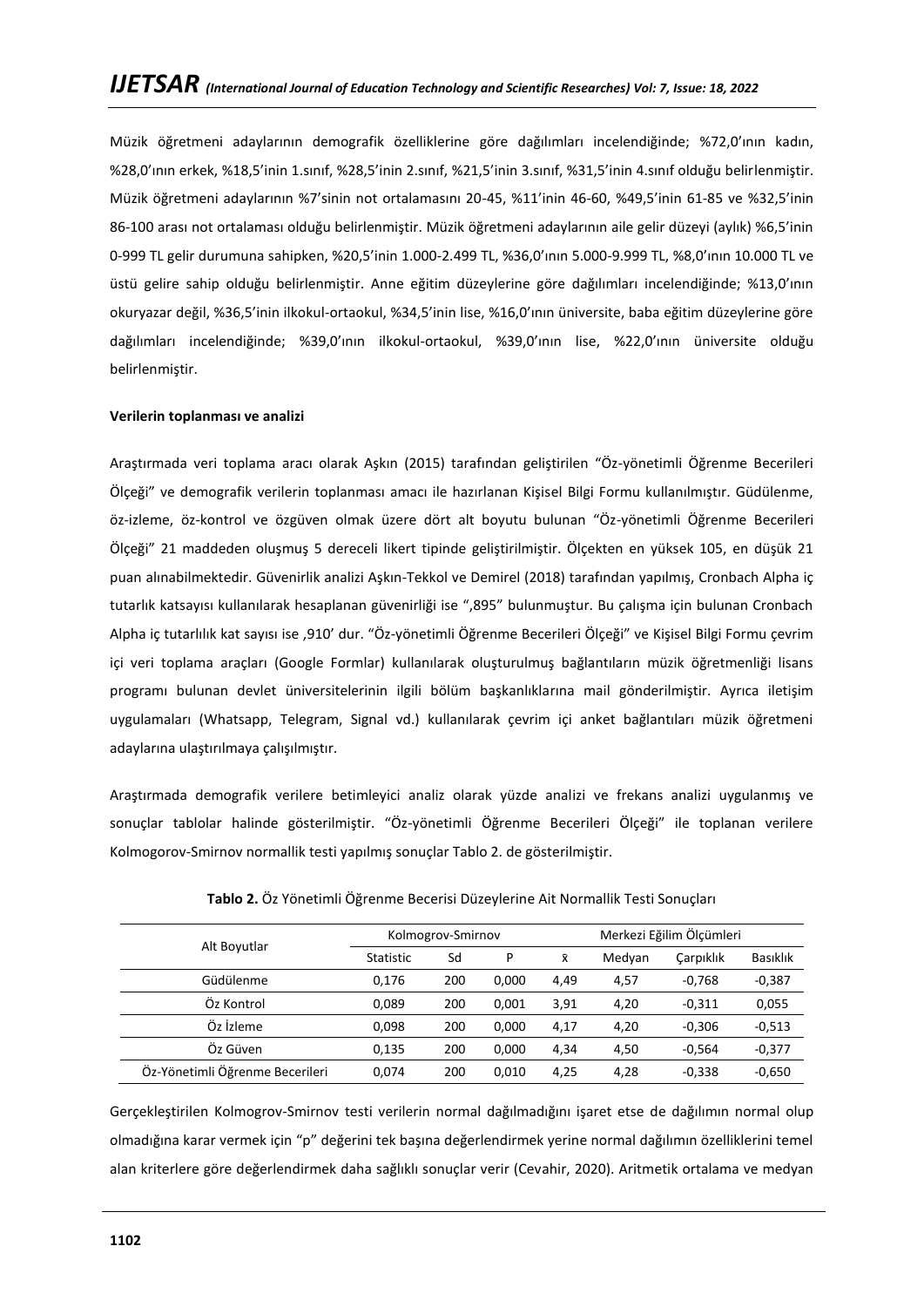değerinin yakınlığı ya da eşitliği, çarpıklık ve basıklık değerlerinin ±2 sınırları içerisinde kalması sebebi ile toplanan verilerin dağılımının normal olduğu sonucuna ulaşılmıştır (George ve Mallery, 2010).

Araştırmada iki alt gruplu tek değişken olan cinsiyet değişkenine bağımsız örneklem t-testi, ikiden fazla alt grup bulunan sınıf düzeyi, akademik başarı düzeyi, aile gelir düzeyi (aylık), anne ve baba eğitim düzeyi değişkenlerine ise tek yönlü ANOVA testi yapılmıştır. Anova testi sonucunda gruplar arasındaki farklılıkların belirlenmesi amacı ile post-hoc testlerinden scheffe testi yapılmıştır.

# **BULGULAR**

Bu bölümde araştırmaya katılan müzik öğretmeni adaylarının "Öz-yönetimli Öğrenme Becerileri Ölçeği" den aldıkları puanlar ve değişkenlere ilişkin bulgular problem sırasına göre sunulmuştur.

| Alt Boyutlar                                      | Χī   | S.S. |
|---------------------------------------------------|------|------|
| Öz-Yönetimli Öğrenme Becerileri<br>(Ölçeğin Tümü) | 4,25 | 0.44 |
| Güdülenme (1. Alt Boyut)                          | 4.49 | 0,45 |
| Öz Kontrol (2. Alt Boyut)                         | 3.91 | 0,62 |
| Öz İzleme (3. Alt Boyut)                          | 4.17 | 0,52 |
| Öz Güven (4. Alt Boyut)                           | 4.34 | 0.53 |

**Tablo 3.** Müzik Öğretmeni Adaylarının Öz-Yönetimli Öğrenme Becerilerine Ait Betimsel Bulgular

Müzik öğretmeni adaylarının öz-yönetimli öğrenme becerilerineait betimsel bulgular incelendiğinde ölçeğin genel ortalamasının (x̄=4,25) çok yüksek olduğu belirlenmiştir. Ölçeğin alt boyut ortalamaları incelendiğinde; güdülenme alt boyutunun ortalamasının ( $\bar{x}$  =4,49) çok yüksek, öz kontrol alt boyutunun ortalamasının ( $\bar{x}$  =3,91) çok yüksek, öz izleme alt boyutunun ortalamasının (x̄=4,17) yüksek ve öz güven alt boyutunun ortalamasının (x̄ =4,34) çok yüksek olduğu belirlenmiştir.

# **Öz-yönetimli Öğrenme Becerilerinin Cinsiyet Değişkenine Göre İncelenmesi**

| Tablo 4. Öz-yönetimli Öğrenme Becerilerinin Cinsiyet Değişkenine Göre Farklılaşmasının Belirlenmesine Ait |  |
|-----------------------------------------------------------------------------------------------------------|--|
| Bağımsız Örneklem T-testi Sonuçları                                                                       |  |

| Alt Boyutlar       | Cinsivet | n   | $\bar{x}$ | S.S  | т     | sd  | P     |
|--------------------|----------|-----|-----------|------|-------|-----|-------|
| Güdülenme (1. Alt  | Kadın    | 144 | 4,53      | 0,43 | 1,878 | 198 | 0,062 |
| Boyut)             | Erkek    | 56  | 4,40      | 0,50 |       |     |       |
| Öz Kontrol (2. Alt | Kadın    | 144 | 3,94      | 0,59 | 1,077 | 198 | 0,283 |
| Boyut)             | Erkek    | 56  | 3,84      | 0,71 |       |     |       |
| Öz İzleme (3. Alt  | Kadın    | 144 | 4,21      | 0,50 |       | 198 |       |
| Boyut)             | Erkek    | 56  | 4,10      | 0,60 | 1,267 |     | 0,207 |
| Öz Güven (4. Alt   | Kadın    | 144 | 4,36      | 0,51 | 0,859 | 198 |       |
| Boyut)             | Erkek    | 56  | 4,29      | 0,61 |       |     | 0,391 |
| Ölçeğin Tümü       | Kadın    | 144 | 4,28      | 0,42 |       |     |       |
|                    | Erkek    | 56  | 4,17      | 0,51 | 1,548 | 198 | 0,123 |

Öz-yönetimli öğrenme becerilerinin cinsiyet değişkenine göre farklılıklarının anlamlılık gösterip göstermediğini belirlenmesi için yapılan t-testi sonucuna göre; müzik öğretmeni adaylarının öz-yönetimli öğrenme becerilerinin cinsiyet grupları değişkenine göre istatistiksel olarak anlamlılık göstermediği görülmüştür. (p>0.05).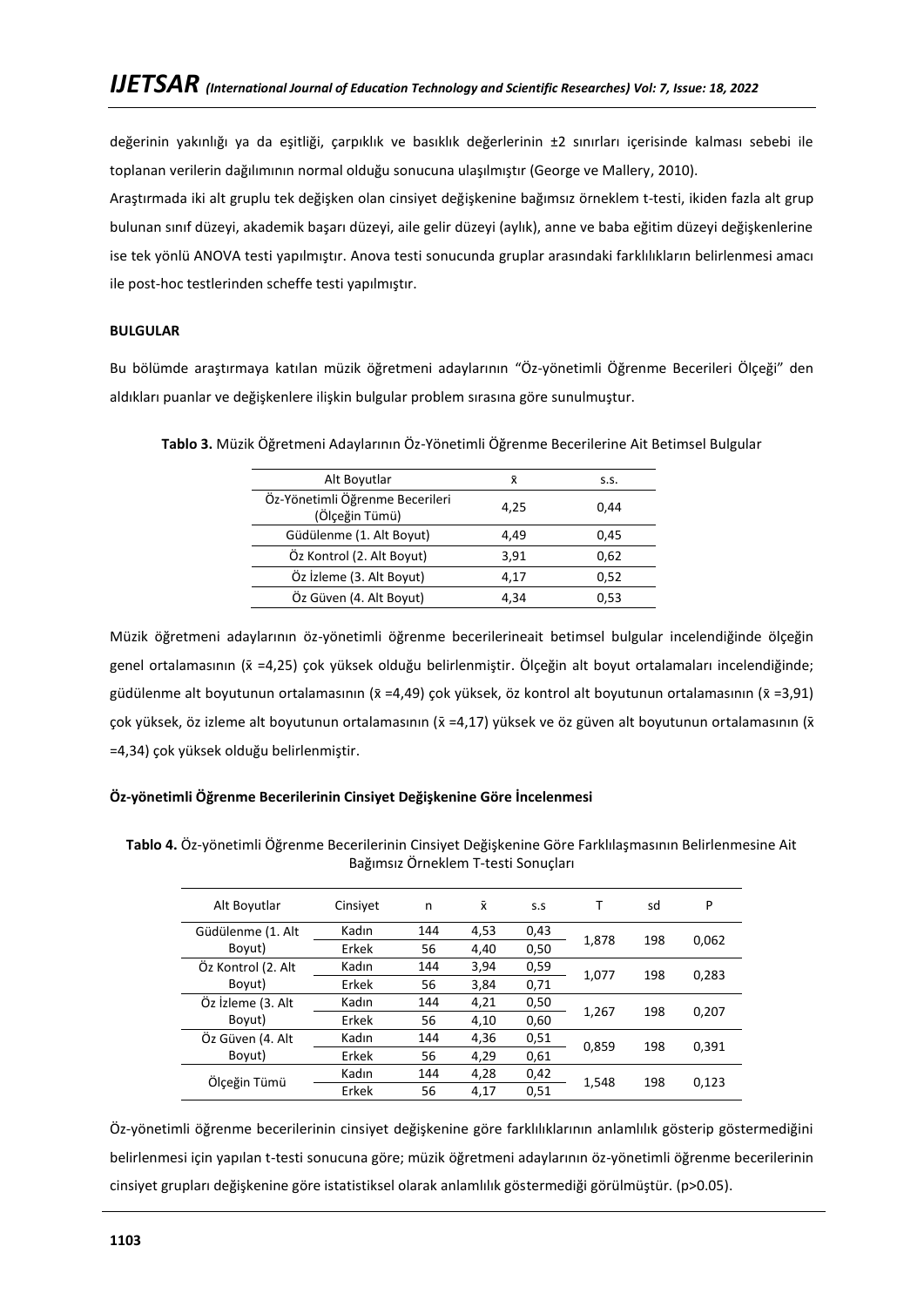### **Öz-yönetimli Öğrenme Becerilerinin Sınıf Düzeyi Değişkenine Göre İncelenmesi**

| Alt Boyutlar              | Sinif                  | n  | $\bar{\mathsf{x}}$ | S.S  | F                 | р        | Scheffe           |
|---------------------------|------------------------|----|--------------------|------|-------------------|----------|-------------------|
|                           | $1.\text{sinif}^{(1)}$ | 37 | 4,41               | 0,51 |                   |          | $(3-2), (3-4)$    |
| Güdülenme (1. Alt Boyut)  | 2.sin <sup>(2)</sup>   | 57 | 4,59               | 0,38 | 2,861             | $0,038*$ |                   |
|                           | $3.$ sınıf $^{(3)}$    | 43 | 4,36               | 0,50 |                   |          |                   |
|                           | $4.$ sınıf $(4)$       | 63 | 4,55               | 0,44 |                   |          |                   |
|                           | $1.\text{sinif}^{(1)}$ | 37 | 3,88               | 0,68 |                   |          |                   |
|                           | $2.\text{sinif}^{(2)}$ | 57 | 3,93               | 0,64 |                   | $0,009*$ | $(3-2), (3-4)$    |
| Öz Kontrol (2. Alt Boyut) | $3.$ sınıf $^{(3)}$    | 43 | 3,67               | 0,47 | 3,964             |          |                   |
|                           | $4.\text{snnf}^{(4)}$  | 63 | 4,08               | 0,63 |                   |          |                   |
|                           | $1.\text{snnf}^{(1)}$  | 37 | 4,13               | 0,63 | 6,289             | $0,000*$ | $(3-2), (3-4)$    |
| Öz İzleme (3. Alt Boyut)  | $2.\text{sinif}^{(2)}$ | 57 | 4,22               | 0,52 |                   |          |                   |
|                           | $3.$ sınıf $^{(3)}$    | 43 | 3,91               | 0,42 |                   |          |                   |
|                           | $4.$ sınıf $(4)$       | 63 | 4,34               | 0,48 |                   |          |                   |
|                           | $1.\text{snnf}^{(1)}$  | 37 | 4,27               | 0,65 |                   |          |                   |
|                           | $2.\text{sinif}^{(2)}$ | 57 | 4,41               | 0,48 |                   |          |                   |
| Öz Güven (4. Alt Boyut)   | $3.$ sını $f^{(3)}$    | 43 | 4,14               | 0,49 | 3,792             | $0,011*$ | $(3-2)$ , $(3-4)$ |
|                           | $4.$ sınıf $(4)$       | 63 | 4,46               | 0,51 |                   |          |                   |
|                           | $1.\text{snnf}^{(1)}$  | 37 | 4,19               | 0,52 |                   |          |                   |
|                           | $2.\text{sinif}^{(2)}$ | 57 | 4,31               | 0,41 |                   |          |                   |
| Ölçeğin Tümü              | $3.$ sını $f^{(3)}$    | 43 | 4,05               | 0,36 | 5,435<br>$0,001*$ |          | $(3-2)$ , $(3-4)$ |
|                           | $4.$ sınıf $(4)$       | 63 | 4,37               | 0,44 |                   |          |                   |

**Tablo 5.** Öz-yönetimli Öğrenme Becerilerinin Sınıf Düzeyi Değişkenine Göre Farklılaşmasının Belirlenmesine Ait ANOVA Testi Sonuçları

**p<0,05\***

Tablo 5. de verilen sonuçlara göre; müzik öğretmeni adaylarının öz-yönetimli öğrenme becerilerinin sınıf düzeyi grupları değişkenine göre istatistiki açıdan %95 güvenilirlik düzeyinde anlamlı farklılık oluşturduğu görülmüştür. (F= 5.435; p=0.001; p<0.05). 3.sınıfların ( $\bar{x}$  =4,05) öz-yönetimli öğrenme becerileri, 2.sınıf ( $\bar{x}$  =4,41) ve 4.sınıf ( $\bar{x}$ =4,46) göre daha düşüktür. Güdülenme alt boyutunda sınıf düzeyi gruplarına göre farkı istatistiksel olarak %95 güvenilirlik düzeyinde anlamlı farklılık göstermiştir. (F= 2.861; p=0.038; p<0.05). 3.sınıfların (x̄=4,36) güdülenme alt boyutu 2.sınıf (x =4,59) ve 4.sınıf (x =4,55) göre daha düşüktür. Öz kontrol alt boyutu sınıf düzeyi gruplarına göre farkı istatistiksel olarak %95 güvenilirlik düzeyinde anlamlılık gösterdiği saptanmıştır. (F= 3.964; p=0.009; p<0.05). 3.sınıfların (x̄=3,67) öz kontrol alt boyut 2.sınıf (x̄=3,93) ve 4.sınıf (x̄=4,08) göre daha düşüktür. Öz izleme alt boyutu sınıf düzeyi gruplarına göre farkı istatistiksel olarak %95 güvenilirlik düzeyinde anlamlılık gösterdiği saptanmıştır. (F= 6.289; p=0.000; p<0.05). 3.sınıfların ( $\bar{x}$  =3,91) öz izleme alt boyutunda 2.sınıf ( $\bar{x}$ =4,22) ve 4.sınıf (x̄=4,34) göre daha düşüktür. Öz güven alt boyutu sınıf düzeyi gruplarına göre istatistiksel olarak %95güvenilirlik düzeyinde anlamlı farklılık göstermiştir. (F= 3.792; p=0.011; p<0.05). 3.sınıfların (x̄=4,14) öz güven alt boyutu 2.sınıf ( $\bar{x}$  =4,41) ve 4.sınıf ( $\bar{x}$  =4,46) göre daha düşüktür.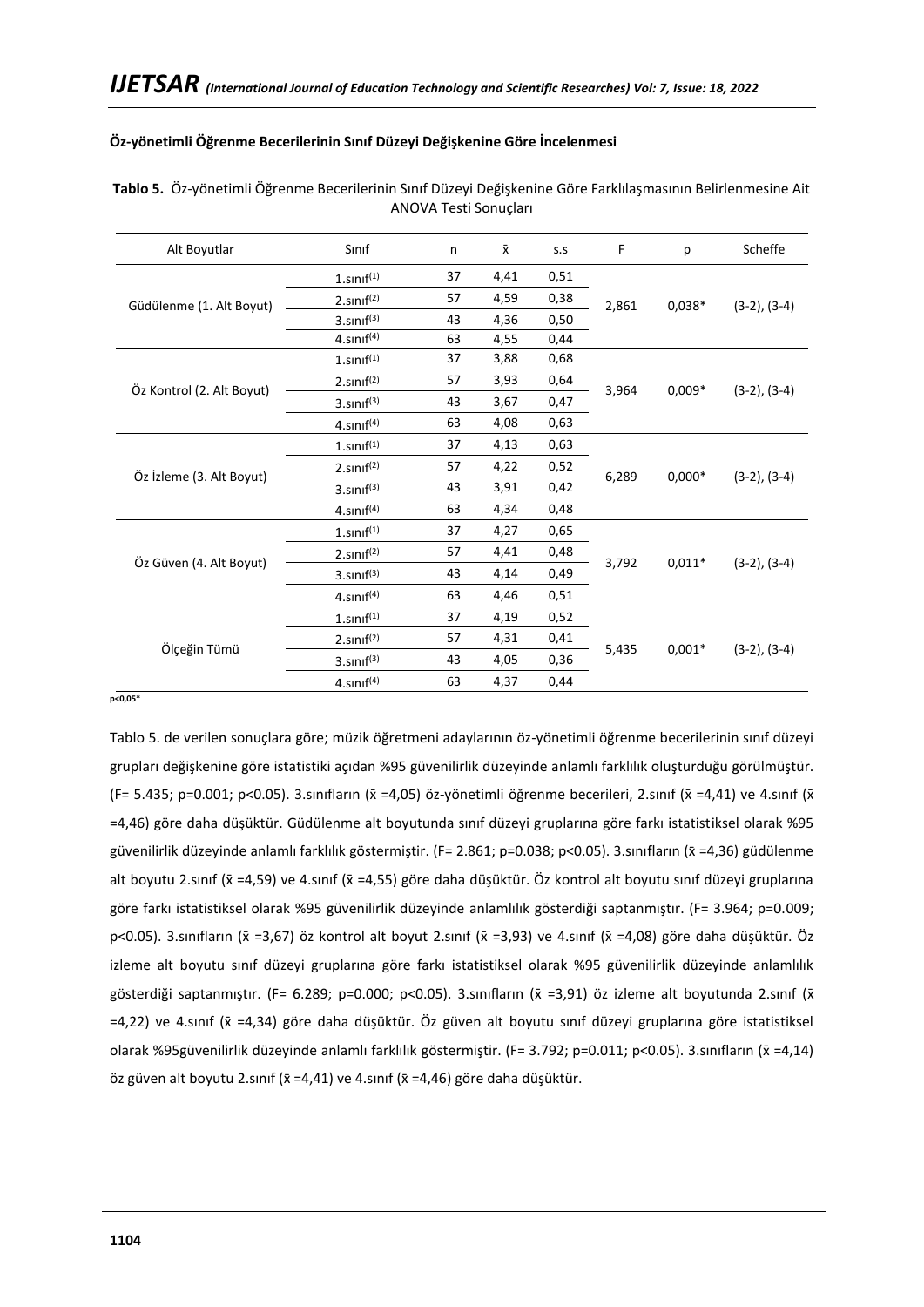# **Öz-yönetimli Öğrenme Becerilerinin Akademik Başarı Düzeyi Değişkenine Göre İncelenmesi**

| Alt Boyutlar       | Not Ortalaması   | n  | $\bar{x}$ | S.S  | F     | P        | Scheffe        |
|--------------------|------------------|----|-----------|------|-------|----------|----------------|
|                    | $20 - 45^{(1)}$  | 14 | 4,27      | 0,53 |       |          |                |
| Güdülenme (1. Alt  | $46 - 60^{(2)}$  | 22 | 4,35      | 0,51 | 3,176 | $0,015*$ |                |
| Boyut)             | $61 - 85^{(3)}$  | 99 | 4,50      | 0,43 |       |          | $(1-3), (1-4)$ |
|                    | 86-100(4)        | 65 | 4,61      | 0,42 |       |          |                |
|                    | $20 - 45^{(1)}$  | 14 | 3,74      | 0,71 |       |          |                |
| Öz Kontrol (2. Alt | $46 - 60^{(2)}$  | 22 | 3,74      | 0,54 |       | $0,008*$ | $(1-4)$        |
| Boyut)             | $61 - 85^{(3)}$  | 99 | 3,84      | 0,61 | 3,535 |          |                |
|                    | $86 - 100^{(4)}$ | 65 | 4,15      | 0,60 |       |          |                |
|                    | $20 - 45$        | 14 | 3,99      | 0,66 |       | 0,191    |                |
| Öz İzleme (3. Alt  | 46-60            | 22 | 4,16      | 0,50 |       |          |                |
| Boyut)             | 61-85            | 99 | 4,15      | 0,50 | 1,545 |          |                |
|                    | 86-100           | 65 | 4,28      | 0,52 |       |          |                |
|                    | $20 - 45$        | 14 | 4,17      | 0,65 |       |          |                |
| Öz Güven (4. Alt   | 46-60            | 22 | 4,29      | 0,54 |       |          |                |
| Boyut)             | 61-85            | 99 | 4,33      | 0,54 | 1,637 | 0,166    |                |
|                    | 86-100           | 65 | 4,46      | 0,46 |       |          |                |
|                    | $20 - 45^{(1)}$  | 14 | 4,06      | 0,54 |       |          |                |
|                    | $46 - 60^{(2)}$  | 22 | 4,15      | 0,44 |       |          |                |
| Ölçeğin Tümü       | $61 - 85^{(3)}$  | 99 | 4,23      | 0,42 | 3,177 | $0,015*$ | $(1-4)$        |
|                    | $86 - 100^{(4)}$ | 65 | 4,40      | 0,42 |       |          |                |

**Tablo 6.** Öz-yönetimli Öğrenme Becerilerinin Akademik Başarı Ortalaması Değişkenine Göre Farklılaşmasının Belirlenmesine Ait ANOVA Testi Sonuçları

#### **p<0,05\***

Tablo 6. da verilen ANOVA testi sonucuna göre; müzik öğretmeni adaylarının öz yönetimli öğrenme becerilerinin akademik başarı düzeyi gruplarına göre farkı istatistiksel olarak %95 güvenilirlik düzeyinde anlamlı farklılaştığı görülmüştür. (F= 3.177; p=0.015; p<0.05). 86-100 ortalaması olan (x̄ =4,40) müzik öğretmeni adaylarının öz yönetimli öğrenme becerileri 20-45 not ortalamasına sahip (x =4,06) öğretmen adaylarına göre daha yüksektir. Müzik öğretmeni adaylarının öz-yönetimli öğrenme becerileri güdülenme alt boyutunda akademik başarı düzeyi grupları değişkenine göre istatistiksel olarak %95 güvenilirlik düzeyinde anlamlı farklılık gösterdiği saptanmıştır. (F= 3.176; p=0.015; p<0.05). Not ortalaması 20-45 arasında olan (x =4,27) müzik öğretmeni adaylarının güdülenme alt boyutu 61-85 (x̄=4,50) ve 86-100 (x̄=4,61) göre daha düşüktür. Müzik öğretmeni adaylarının öz-yönetimli öğrenme becerileri öz kontrol alt boyutunda akademik başarı düzeyi gruplarına göre istatistiksel olarak %95 güvenilirlik düzeyinde anlamlı biçimde farklılaşmıştır. (F= 3.535; p=0.008; p<0.05). 86-100 ortalaması olan (x̄=4,15) müzik öğretmeni adaylarının öz kontrol alt boyutunda ortalaması 20-45 olan (x =3,74) göre daha yüksektir.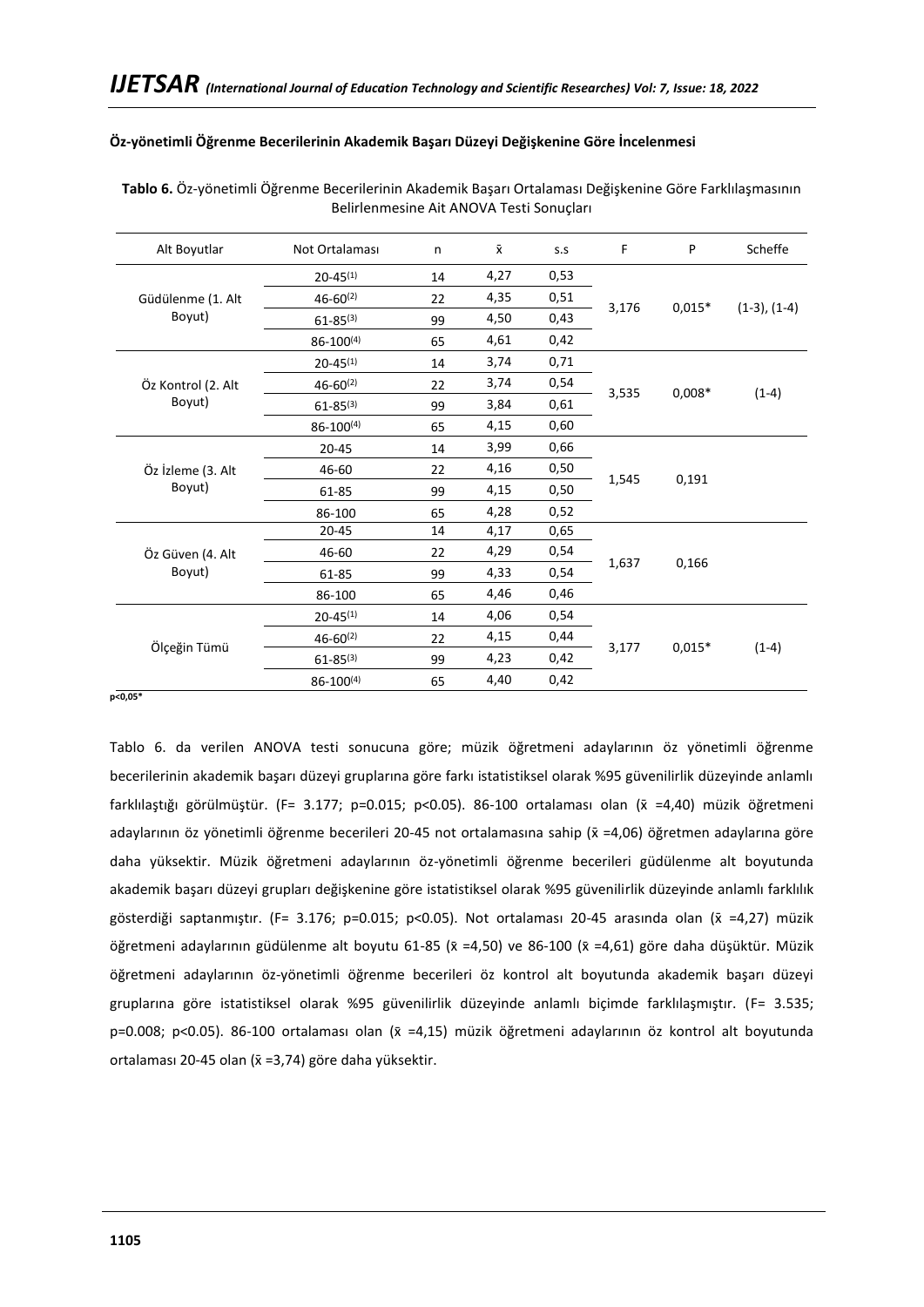## **Öz-yönetimli Öğrenme Becerilerinin Aile Gelir Düzeyi (Aylık) Değişkenine Göre İncelenmesi**

| Alt Boyutlar                 | Gelir Durumu                     | N  | $\bar{\mathsf{x}}$ | S.S  | F     | p        | Scheffe                              |
|------------------------------|----------------------------------|----|--------------------|------|-------|----------|--------------------------------------|
|                              | $0-999$ TL(1)                    | 13 | 4,69               | 0,30 |       |          |                                      |
|                              | 1.000-2.499 TL(2)                | 41 | 4,67               | 0,35 |       |          |                                      |
| Güdülenme (1.<br>Alt Boyut)  | 2.500-4.999 TL(3)                | 72 | 4,49               | 0,41 | 4,814 | $0,001*$ | $(5-1), (5-2),$<br>$(5-3)$ , $(5-4)$ |
|                              | 5.000-9.999 TL(4)                | 58 | 4,42               | 0,53 |       |          |                                      |
|                              | 10.000 TL ve üstü <sup>(5)</sup> | 16 | 4,17               | 0,48 |       |          |                                      |
|                              | 0-999 TL                         | 13 | 4,14               | 0,60 |       |          |                                      |
|                              | 1.000-2.499 TL                   | 41 | 4,04               | 0,65 |       |          |                                      |
| Öz Kontrol (2.<br>Alt Boyut) | 2.500-4.999 TL                   | 72 | 3,79               | 0,66 | 1,630 | 0,168    |                                      |
|                              | 5.000-9.999 TL                   | 58 | 3,93               | 0,57 |       |          |                                      |
|                              | 10.000 TL ve üstü                | 16 | 3,88               | 0,56 |       |          |                                      |
|                              | 0-999 TL                         | 13 | 4,29               | 0,47 |       |          |                                      |
|                              | 1.000-2.499 TL                   | 41 | 4,31               | 0,48 |       |          |                                      |
| Öz İzleme (3. Alt<br>Boyut)  | 2.500-4.999 TL                   | 72 | 4,11               | 0,53 | 1,753 | 0,140    |                                      |
|                              | 5.000-9.999 TL                   | 58 | 4,20               | 0,54 |       |          |                                      |
|                              | 10.000 TL ve üstü                | 16 | 3,96               | 0,59 |       |          |                                      |
|                              | 0-999 TL                         | 13 | 4,50               | 0,59 |       |          |                                      |
|                              | 1.000-2.499 TL                   | 41 | 4,38               | 0,55 |       |          |                                      |
| Öz Güven (4. Alt<br>Boyut)   | 2.500-4.999 TL                   | 72 | 4,39               | 0,46 | 1,455 | 0,217    |                                      |
|                              | 5.000-9.999 TL                   | 58 | 4,29               | 0,60 |       |          |                                      |
|                              | 10.000 TL ve üstü                | 16 | 4,09               | 0,52 |       |          |                                      |
|                              | $0-999$ TL <sup>(1)</sup>        | 13 | 4,43               | 0,43 |       |          |                                      |
|                              | 1.000-2.499 TL $(2)$             | 41 | 4,38               | 0,42 |       |          |                                      |
| Ölçeğin Tümü                 | 2.500-4.999 TL(3)                | 72 | 4,21               | 0,42 | 2,488 | $0,045*$ | $(5-1), (5-2)$                       |
|                              | 5.000-9.999 TL(4)                | 58 | 4,23               | 0,48 |       |          |                                      |
|                              | 10.000 TL ve üstü <sup>(5)</sup> | 16 | 4,04               | 0,43 |       |          |                                      |

**Tablo 7.** Öz-yönetimli Öğrenme Becerilerinin Aile Gelir Düzeyi Değişkenine Göre Farklılaşmasının Belirlenmesine Ait ANOVA Testi Sonuçları

**p<0,05\***

Tablo 7. de gösterilmiş olan ANOVA testi sonucunda; öz-yönetimli öğrenme becerilerinin aile gelir düzeyi değişkenine göre istatistiki açıdan %95 güvenilirlik düzeyinde anlamlı farklılık göstermiştir. (F= 2.488; p=0.045; p<0.05). Gelir durumu 10.000 TL ve üstündekilerin (x̄=4,04) öz- yönetimli öğrenme becerileri 0-999 TL (x̄=4,43) ve 1.000-2.499 TL ( $\bar{x}$  =4,38) göre daha düşüktür. Güdülenme alt boyutunda aile gelir düzeyi değişkenine göre istatistiki açıdan %95 güvenilirlik düzeyinde anlamlı şekilde farklılaşmıştır. (F= 4.814; p=0.001; p<0.05). Gelir durumu 10.000 TL ve üstündekilerin ( $\bar{x} = 4,17$ ) güdülenme alt boyutu 0-999 TL ( $\bar{x} = 4,69$ ) 1.000-2.499 TL ( $\bar{x} = 4,67$ ), 2.500-4.999 TL (x̄=4,49) ve 5.000-10.000 TL (x̄=4,42) göre daha düşüktür.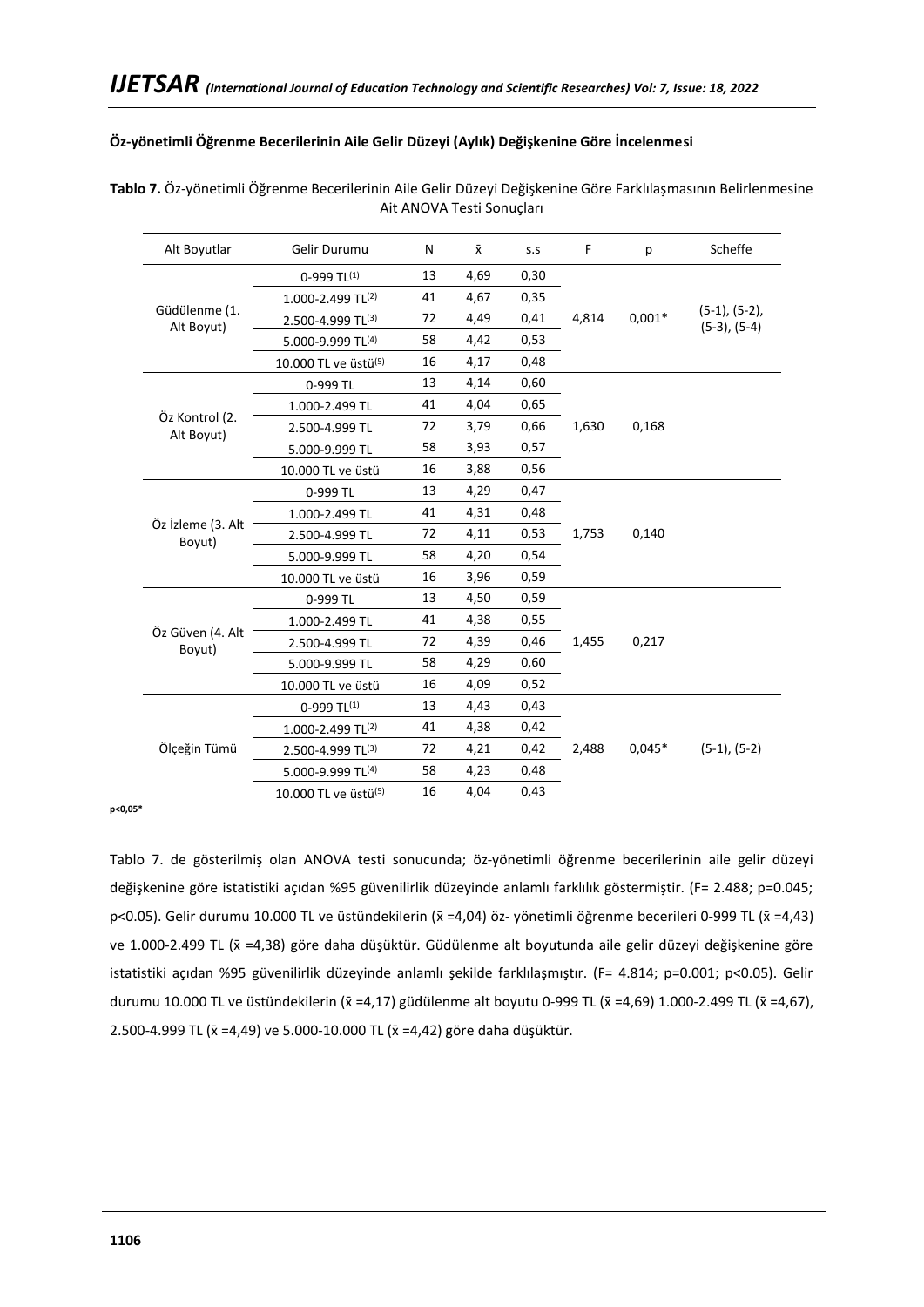**Tablo 8.** Öz-yönetimli Öğrenme Becerilerinin Anne Eğitim Düzeyi Değişkenine Göre Farklılaşmasının Belirlenmesine Ait ANOVA Testi Sonuçları

| Alt Boyutlar      | Anne Eğitim Durumu              | n  | $\bar{x}$ | S.S  | F     | P        | Scheffe         |
|-------------------|---------------------------------|----|-----------|------|-------|----------|-----------------|
|                   | Okuryazar değil <sup>(1)</sup>  | 26 | 4,74      | 0,27 |       |          |                 |
| Güdülenme (1.     | İlkokul-Ortaokul <sup>(2)</sup> | 73 | 4,52      | 0,40 | 4,289 | $0,006*$ | $(1-2)$ , $(1-$ |
| Alt Boyut)        | $Lise^{(3)}$                    | 69 | 4,38      | 0,52 |       |          | $3), (1-4)$     |
|                   | Üniversite <sup>(4)</sup>       | 32 | 4,46      | 0,47 |       |          |                 |
|                   | Okuryazar değil <sup>(1)</sup>  | 26 | 4,11      | 0,50 |       |          |                 |
| Öz Kontrol (2.    | İlkokul-Ortaokul <sup>(2)</sup> | 73 | 3,80      | 0,69 |       | $0,035*$ | $(2-1)$ , $(2-$ |
| Alt Boyut)        | Lise <sup>(3)</sup>             | 69 | 3,86      | 0,63 | 2,928 |          | 4)              |
|                   | Üniversite <sup>(4)</sup>       | 32 | 4,11      | 0,46 |       |          |                 |
|                   | Okuryazar değil                 | 26 | 4,36      | 0,42 |       | 0,064    |                 |
| Öz İzleme (3. Alt | İlkokul-Ortaokul                | 73 | 4,08      | 0,55 | 2,457 |          |                 |
| Boyut)            | Lise                            | 69 | 4,15      | 0,54 |       |          |                 |
|                   | Üniversite                      | 32 | 4,29      | 0,52 |       |          |                 |
|                   | Okuryazar değil                 | 26 | 4,48      | 0,59 |       |          |                 |
| Öz Güven (4. Alt  | İlkokul-Ortaokul                | 73 | 4,37      | 0,46 | 2,550 | 0,057    |                 |
| Boyut)            | Lise                            | 69 | 4,21      | 0,58 |       |          |                 |
|                   | Üniversite                      | 32 | 4,45      | 0,53 |       |          |                 |
|                   | Okuryazar değil <sup>(1)</sup>  | 26 | 4,45      | 0,36 |       |          |                 |
|                   | İlkokul-Ortaokul <sup>(2)</sup> | 73 | 4,22      | 0,43 |       |          | $(1-2)$ , $(1-$ |
| Ölçeğin Tümü      | $Lise^{(3)}$                    | 69 | 4,17      | 0,48 | 3,092 | $0,028*$ | 3)              |
|                   | Üniversite <sup>(4)</sup>       | 32 | 4,34      | 0,43 |       |          |                 |

# **Öz-yönetimli Öğrenme Becerilerinin Anne Eğitim Düzeyi Değişkenine Göre İncelenmesi**

**p<0,05\***

Tablo 8 de yer alan ANOVA testi sonucuna göre; müzik öğretmeni adaylarının öz-yönetimli öğrenme becerilerinin anne eğitim düzeyi gruplarına göre istatistiki olarak %95 güvenilirlik düzeyinde anlamlı şekilde farklılaşmıştır. (F= 3.092; p=0.028; p<0.05). Anne eğitimi okuryazar olmayanların (x̄=4,45) öz yönetimli öğrenme becerileri, anne eğitimi ilkokul-ortaokul (x̄=4,22) ve lise olanlara (x̄=4,17) göre daha yüksektir. Güdülenme alt boyutunda anne eğitim düzeylerine göre istatistiki açıdan %95 güvenilirlik düzeyinde anlamlı biçimde farklılaştığı saptanmıştır. (F= 4.289; p=0.006; p<0.05). Anne eğitimi okuryazar olmayanların (x̄=4,74) güdülenme alt boyutunda ilkokul-ortaokul (x̄=4,52), lise (x̄=4,38) ve üniversite olanlara (x̄=4,46) göre daha yüksektir. Öz kontrol alt boyutunda anne eğitim düzeylerine göre farkı istatistiksel açıdan %95 güvenilirlik düzeyinde anlamlılık göstermiştir. (F= 2.928; p=0.035; p<0.05). Anne eğitimi ilkokul mezunu olanların (x̄=3,80) öz kontrol alt boyutunda, okuryazar olamayanlar ( $\bar{x} = 4,11$ ) ve üniversite olanlara ( $\bar{x} = 4,11$ ) göre daha düşüktür.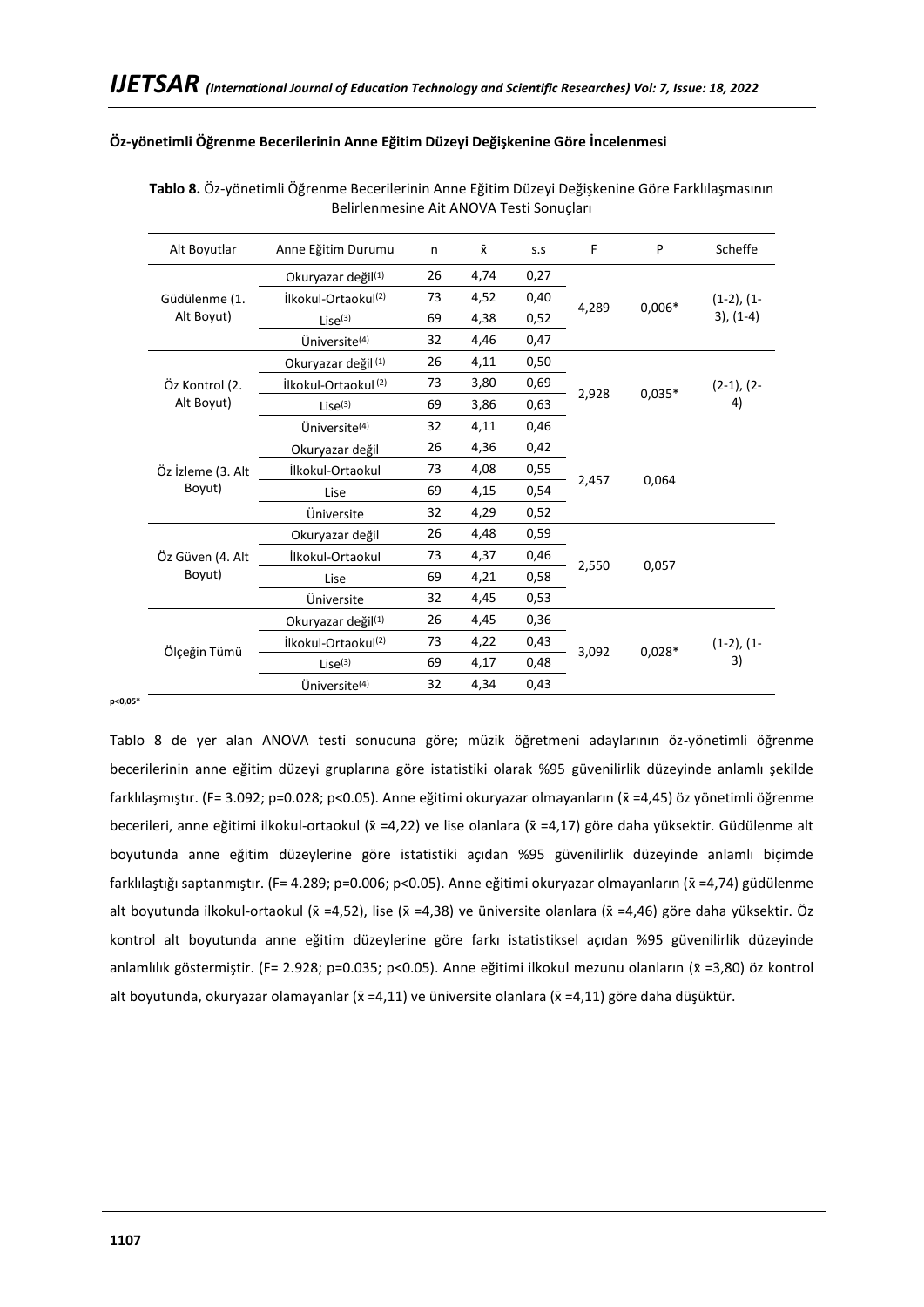### **Öz-yönetimli Öğrenme Becerilerinin Baba Eğitim Düzeyi Değişkenine Göre İncelenmesi**

| Alt Boyutlar                 | Baba Eğitim Durumu | n  | $\bar{x}$ | S.S  | F     | P     |
|------------------------------|--------------------|----|-----------|------|-------|-------|
| Güdülenme (1.<br>Alt Boyut)  | İlkokul-Ortaokul   | 78 | 4,56      | 0,41 |       |       |
|                              | Lise               | 78 | 4,48      | 0,49 | 1,658 | 0,193 |
|                              | Üniversite         | 44 | 4,41      | 0,46 |       |       |
|                              | İlkokul-Ortaokul   | 78 | 3,91      | 0,71 |       |       |
| Öz Kontrol (2.<br>Alt Boyut) | Lise               | 78 | 3,91      | 0,56 | 0,021 | 0,999 |
|                              | Üniversite         | 44 | 3,91      | 0,59 |       |       |
| Öz İzleme (3. Alt<br>Boyut)  | İlkokul-Ortaokul   | 78 | 4,19      | 0,54 |       |       |
|                              | Lise               | 78 | 4,17      | 0,52 | 0,091 | 0,913 |
|                              | Üniversite         | 44 | 4,15      | 0,54 |       |       |
|                              | İlkokul-Ortaokul   | 78 | 4,37      | 0,51 |       |       |
| Öz Güven (4. Alt<br>Boyut)   | Lise               | 78 | 4,35      | 0,57 | 0,288 | 0,750 |
|                              | Üniversite         | 44 | 4,29      | 0,52 |       |       |
|                              | İlkokul-Ortaokul   | 78 | 4,28      | 0,46 |       |       |
| Ölçeğin Tümü                 | Lise               | 78 | 4,25      | 0,45 | 0,399 | 0,672 |
|                              | Üniversite         | 44 | 4,21      | 0,44 |       |       |
|                              |                    |    |           |      |       |       |

**Tablo 9.** Öz-yönetimli Öğrenme Becerilerinin Baba Eğitim Düzeyi Değişkenine Göre Farklılaşmasının Belirlenmesine Ait ANOVA Testi Sonuçları

Öz-yönetimli öğrenme becerilerinin baba eğitim düzeyi grupları değişkenine göre farklılıklarının anlamlı olup olmadığının belirlenmesi amacı ile yapılan ANOVA testi sonucuna göre; müzik öğretmeni adaylarının özyönetimli öğrenme becerilerinin baba eğitim düzeyi gruplarına göre anlamlı biçimde farklılık göstermemiştir. (p>0.05).

### **TARTIŞMA ve SONUÇ**

Araştırmada müzik öğretmeni adaylarının öz-yönetimli öğrenme beceri puanları hesaplanmıştır. Bulgulara bakarak müzik öğretmeni adaylarının öz-yönetimli öğrenme becerilerinin ölçek alt boyutlarında ve ölçeğin tümünde yüksek düzeyli olduğu söylenebilir. Benzer şekilde Aşkın (2015) doktora tezinde üniversite öğrencileri ile çalışmış ve katılımcıların öz-yönetimli öğrenme becerilerin yüksek düzeyli olduğunu ortaya koymuştur. Yılmazsoy ve Kahraman (2019) uzaktan eğitim alan üniversite öğrencilerinin öz-yönetimli öğrenme becerilerinin çeşitli değişkenler açısından incelendiği çalışmada elde edilen bulgular öz-yönetimli öğrenme becerilerinin ölçek orta puanının üzerinde olduğunu göstermektedir bu sonuçlar araştırma sonuçlarını destekler niteliktedir.

Müzik öğretmeni adaylarının öz-yönetimli öğrenme becerileri cinsiyet değişkenine göre incelenmiş elde edilen sonuçlardan anlamlı bir farklılık görülmemiştir. Literatüre bakıldığında ise araştırma sonuçlarını destekleyen çalışmaların (Kılıç ve Sökmen, 2012; Yenice, 2012; Yeşilyurt, 2013; Öztürk, Bilgen ve Bilgen, 2017; Arslan, 2019) yanı sıra öz-yönetimli öğrenme becerilerinin cinsiyet değişkenine göre kadın katılımcılar lehine anlamlı biçimde farklılaştığı çalışmalarda (Özbek, Eroğlu ve Donmuş, 2016; Yılmazsoy ve Kahraman, 2019) görülmektedir.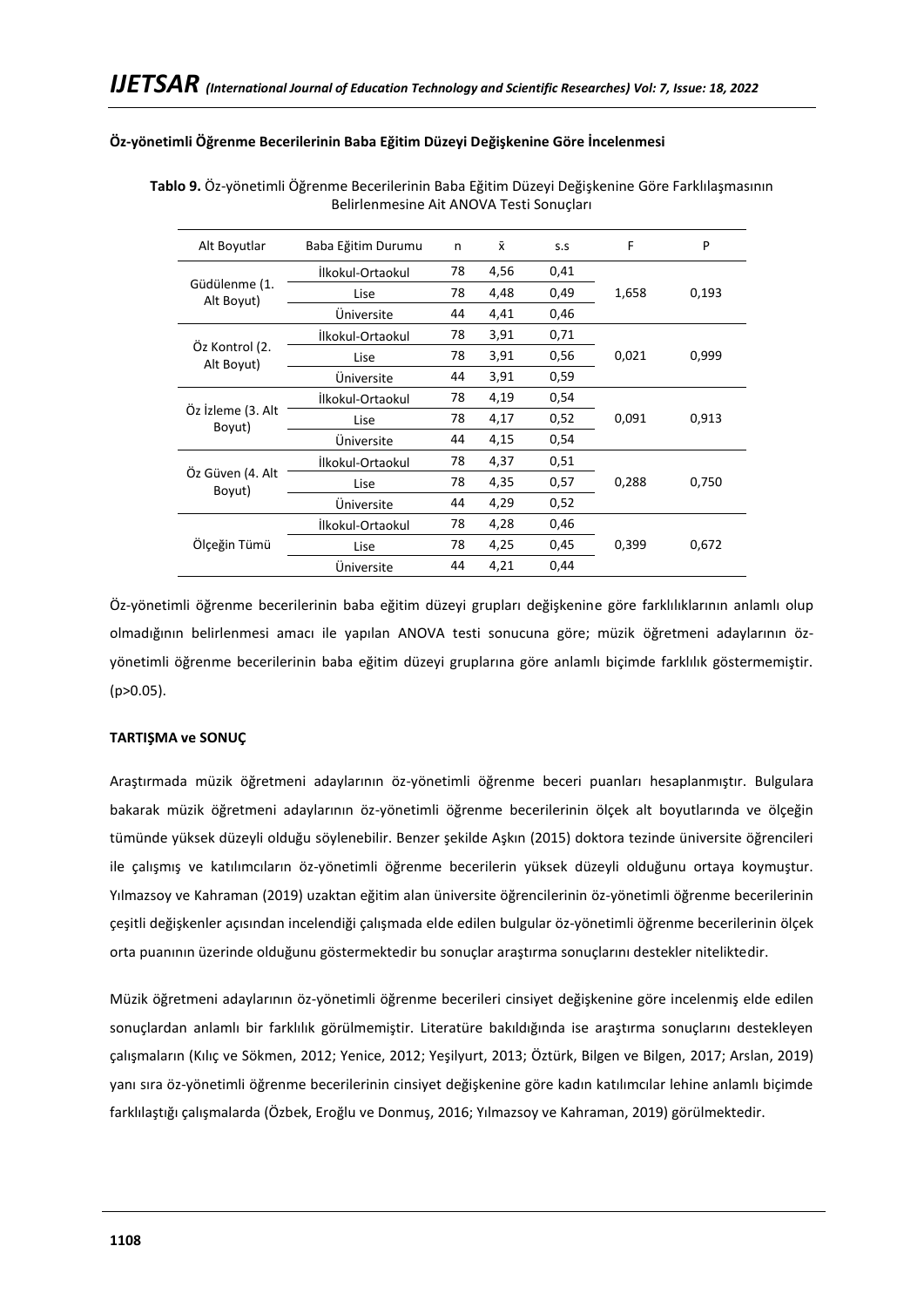Öz-yönetimli öğrenme becerilerinin sınıf düzeyi değişkeni göre elde edilen bulgular ışığında 4. Sınıf düzeyinde öz-yönetimli öğrenme becerileri düzeylerinin alt boyutlarda ve ölçeğin tümünde en yüksek düzeyde olduğu sonucuna ulaşılmıştır. 3. Sınıf düzeyinin ölçeğin tümünde ve alt boyutlarında 2. ve 4. Sınıf düzeylerinden daha düşük düzeyde olması anlamlı bir farklılık oluşturmaktadır. Bu fark istatistiki olarak anlamlı olsa da benzer çalışmaların (Sarmasoğlu ve Görgülü, 2014; Acar, 2014) büyük bölümünde sınıf düzeyi değişkeninin öz-yönetimli öğrenme becerilerinde göre anlamlı bir farklılık oluşturmadığı 4. Sınıf düzeyindeki yüksek öğrenimini tamamlamak üzere olan katılımcıların öz-yönetimli öğrenme becerilerin daha yüksek düzeyde olabileceği öngörülmüştür. Öz-yönetimli öğrenme becerisinin formal ya da informal ortamlarda geliştirilebildiğinden yola çıkarak sınıf düzeyi değişkeninin öz-yönetimli öğrenmelerle ilgili manidar bir farklılık yaratmayacağı değerlendirilebilir.

Araştırmada öz-yönetimli öğrenme becerilerinin akademik başarı düzeyi değişkenine göre anlamlı bir farklılık oluşturmadığı sonucuna ulaşılmıştır. Literatürde yer alan çalışmalar incelendiğinde ise genellikle pozitif yönlü orta düzeyde bir ilişkinin varlığına sıklıkla rastlanmaktadır (Avdal, 2013; Carson, 2012; Cazan ve Schiopca, 2014; Hall, 2011).

Öz-yönetimli öğrenme becerilerinin ailelerin aylık gelir düzeyleri üzerinden elde edilen bulgular göstermektedir ki; gelir düzeyi en yüksek grupta bulunan katılımcıların öz-yönetimli öğrenme becerilerinin diğer gelir düzeyi gruplarına göre daha düşük olduğu söylenebilir. Ölçeğin tümü ve güdülenme alt boyutunda görülen anlamlı farklılığın sebebinin düşük gelir gruplarında öz-yönetimli öğrenmeye ilişkin motivasyonun ekonomik bir arka planının olduğunun, kaynaklara ulaşımda yaşanan sıkıntıların alternatif kaynaklara yönelmeye neden olması, kaynak seçimi, dışardan yardım alma, kontrol değerlendirme gibi özelliklerin de bu duruma paralel olarak geliştiği değerlendirilebilir. Benzer çalışmalarda ise gelir düzeyi değişkenin öz-yönetimli öğrenme becerilerini anlamlı şekilde farklılaştırmadığı çalışmaların fazla olduğu görülmektedir (Aşkın, 2015; Kılıç ve Sökmen, 2012; Acar, 2014).

Öz-yönetimli öğrenme becerilerinin anne- baba eğitim düzeyleri değişkenlerine göre elde edilen bulguları incelendiğinde baba eğitim düzeylerinin anlamlı bir farklılık oluşturmadığı sonucuna ulaşılmıştır. Anne eğitim düzeyi değişkeninde ise okur yazar olmayan ve üniversite mezunu annelerin, ilkokul-ortaokul ve lise mezunu annelere göre anlamlı farklılaştığı görülmektedir. Anne eğitim düzeyi, okur yazar olmayan ve üniversite mezunu müzik öğretmeni adayları öz-yönetimli öğrenme becerilerinin, anne eğitim düzeyleri ilkokul- ortaokul ve lise mezunu olanlardan daha yüksek düzeyde olduğu söylenebilir.

### **ÖNERİLER**

Araştırma sonuçları literatür ile genellikle uyum gösterirken bazı değişkenlerde farklılaşmalar olduğunu görmekteyiz. Çalışmada özellikle aile ekonomik gelir düzeyi (aylık) ve anne eğitim düzeyi değişkeninde ilgi çekici sonuçlara ulaşılmıştır. Bu değişkenlere yönelik öz-yönetimli öğrenme becerileri kapsamında daha derinlikli çalışmaların yapılması önerilmektedir. Çalışmanın Covid-19 küresel salgın sürecinde yapılmış olması, bu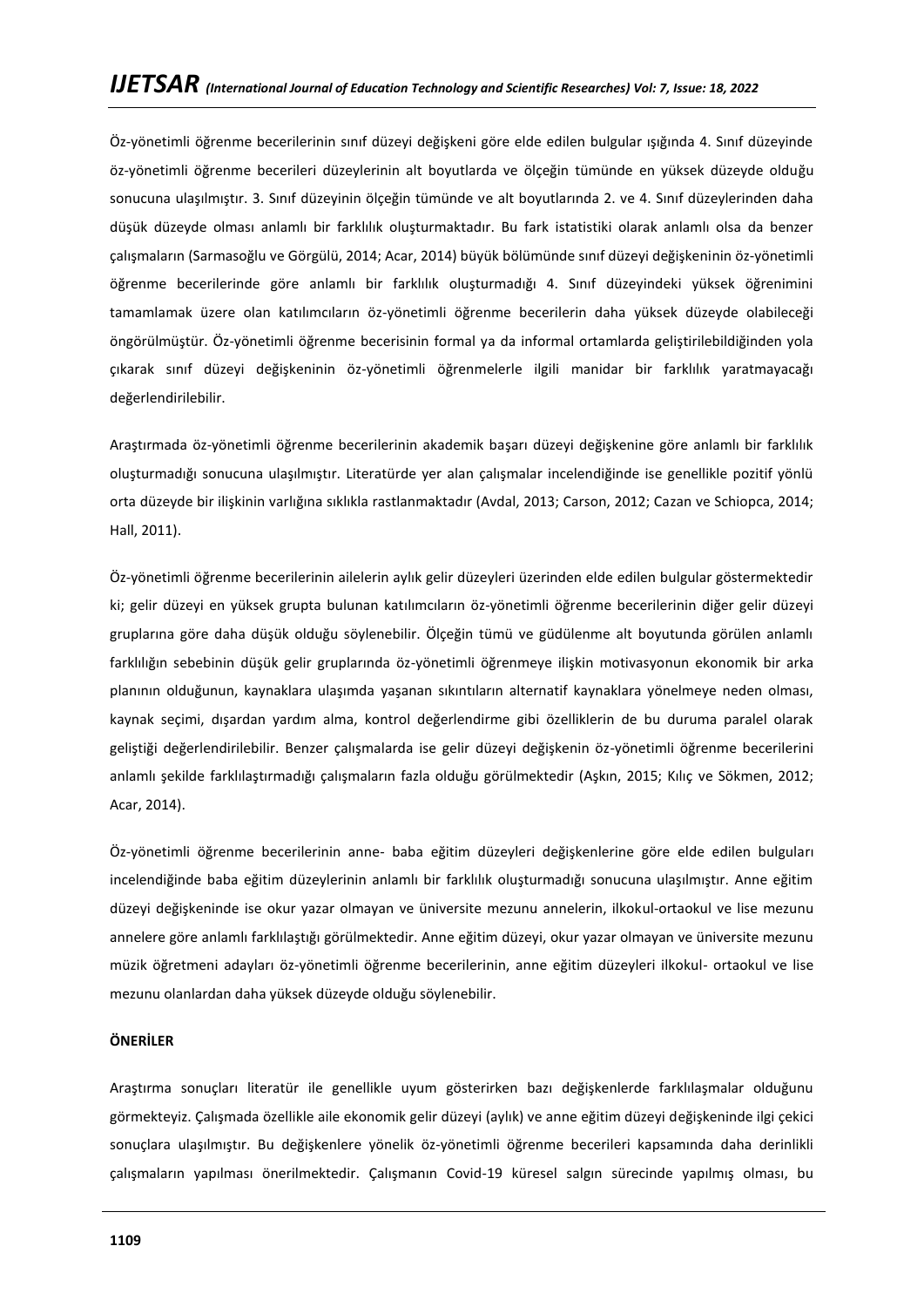dönemde yapılan tüm çalışmalar gibi sonraki yıllarda yapılacak çalışmalar ile karşılaştırılması, öz-yönetimli öğrenme becerilerinde ne gibi değişimlerin olduğunun araştırılması önemlidir. Bu kapsamda benzer çalışmaların sonraki yıllarda değişkenlerin çeşitlendirilmesi ve farklı araştırma yöntemleri kullanılarak tekrarlanması önerilmektedir.

#### **Etik Metni**

Bu makalede dergi yazım kurallarına, yayın ilkelerine, araştırma ve yayın etiği kurallarına, dergi etik kurallarına uyulmuştur. Makale ile ilgili doğabilecek her türlü ihlallerde sorumluluk yazarlara aittir. Araştırma için gerekli Etik Kurul incelemesi Trabzon Üniversitesi Sosyal ve Beşeri Bilimler Araştırma ve Yayın Etik Kurulu tarafından yapılmış olup, 13.11.2020 tarih ve 81614018-000-E.473 sayı ile onay verilmiştir.

**Yazar(lar)ın Katkı Oranı Beyanı:** Bu çalışmada birinci yazarın katkı oranı %60, ikinci yazarın katkı oranı %40'tır.

### **KAYNAKÇA**

- Acar, C. (2014). *Fen bilgisi öğretmen adaylarının kendi kendine öğrenme becerilerinin çeşitli değişkenler açısından incelenmesi* [Yayımlanmamış Yüksek Lisans Tezi]. Pamukkale Üniversitesi.
- Arslan, F. (2019). *Öğretmenlerin Yaşam Boyu Öğrenme Düzeyleri ve Öz-yönetimli Öğrenme Düzeyleri Arasındaki İlişkinin İncelenmesi: Karma Yöntem* [Yüksek Lisans Tezi]. Sakarya Üniversitesi.
- Aşkın, İ. (2015). *Üniversite Öğrencilerinin öz-yönetimli öğrenme becerilerinin incelenmesi* [Yayımlanmamış doktora tezi]. Hacettepe Üniversitesi.
- Avdal, E. Ü. (2013). The effect of self-directed learning abilities of student nurses on success in Turkey. *Nurse education today*, *33*(8), 838-841.<https://doi.org/10.1016/j.nedt.2012.02.006>
- Beckers, J., Dolmans, D., & van Merriënboer, J. (2021). Student, direct thyself! Facilitating self-directed learning skills and motivation with an electronic development portfolio. *Journal of Research on Technology in Education*, 1-17[.https://doi.org/10.1080/15391523.2021.1906363](https://doi.org/10.1080/15391523.2021.1906363)
- Briede, B., & Popova, N. (2020, May). Self-directed learning of university engineering students in context of fourth industrial revolution. In *Proceedings of 19th International scientific conference "Engineering for rural development", Jelgava, Latvia* (p. 1594)[. https://doi.org/10.22616/ERDev.2020.19.TF405](https://doi.org/10.22616/ERDev.2020.19.TF405)
- Brockett, R. G., & Hiemstra, R. (1991). S*elf direction in adult learning perspectives: on theory, research and practice.* London and New York: Routledge.
- Candy, P. (1991). Self-Direction for Lifelong Learning: A Comprehensive Guide to Theory and Practice. San Francisco: Jossey-Bass. [https://doi.org/10.1177/074171369204200307](https://doi.org/10.1177%2F074171369204200307)
- Carson, E. H. (2012). Self- directed learning and academic achievement in secondary online students. [Unpublished doctoral dissetation]. The Universty of Tennessee Chattanooga.
- Cazan, A. M., & Schiopca, B. A. (2014). Self-directed learning, personality traits and academic achievement. *Procedia-Socialand Behavioral Sciences*, *127*, 640-644. <https://doi.org/10.1016/j.sbspro.2014.03.327>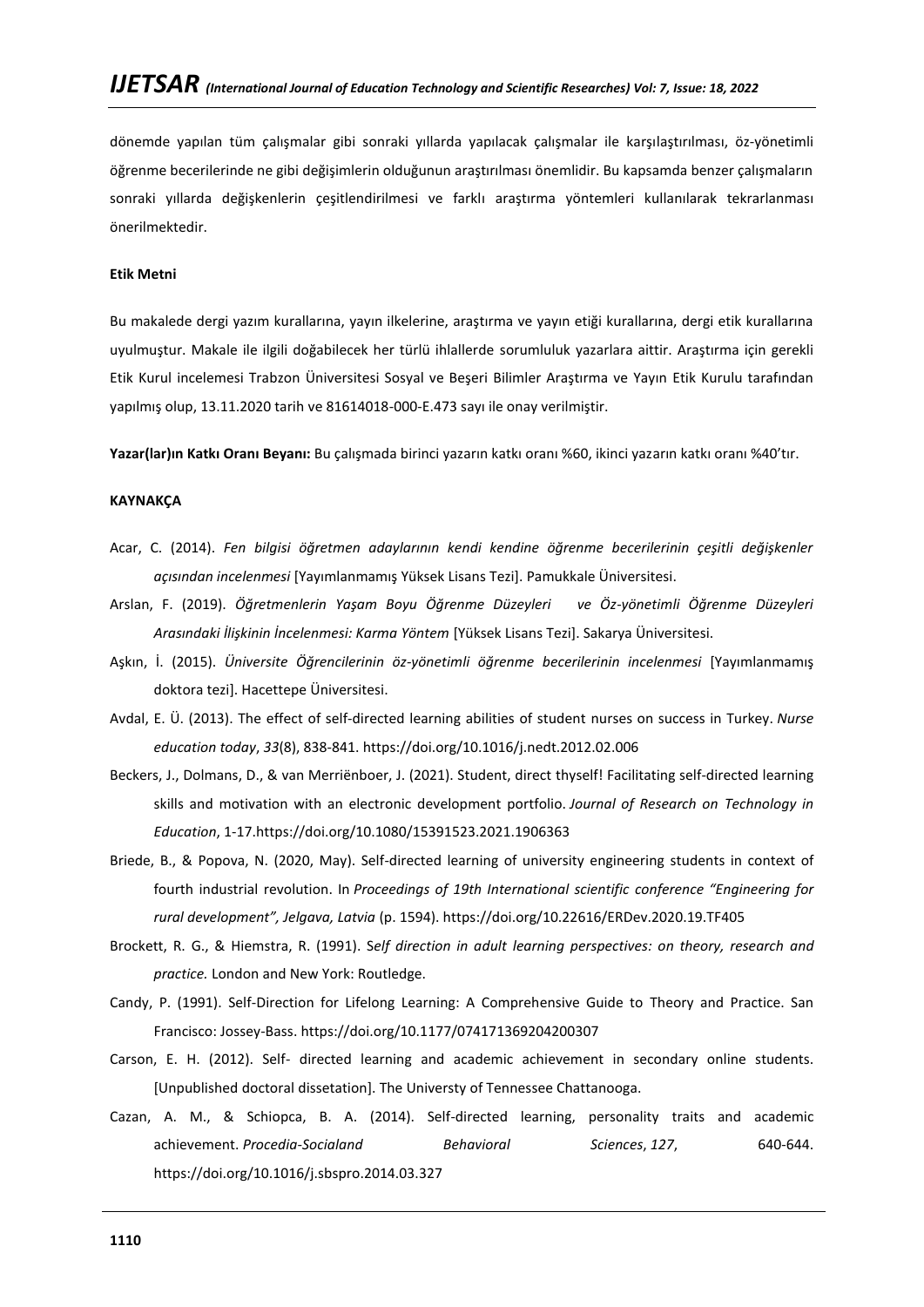Cevahir, E. (2020). *SPSS ile Nicel Veri Analizi Rehberi*. Kibele.

Commision of the European Communities (CEC) (2000). A Memorandum on Lifelong Learning. Brüksel.

- Cox, B. F. (2002). *The relationship between creativity and self-directed learning among adult community college students* [Unpublished doctoral dissetation]. Knoxville: The University of Tenessee.
- Fisher, M., King, J., & Tague, G. (2001). Development of self-directed learning readiness scale for nursing education. Nurse Education Today, 21, 516-525[. https://doi.org/10.1054/nedt.2001.0589](https://doi.org/10.1054/nedt.2001.0589)
- Fox, K. (2011). Veteran Elementary Teachers' Experıences with Self Directed Learning; An Interpretive Study [Unpublished doctoral dissetation]. University of Maine.
- Garrison, D. R. (1997). Self-directed learning: toward a comprehensive model. Adult Education. 48 (1), 18-33 [https://doi.org/10.1177/074171369704800103](https://doi.org/10.1177%2F074171369704800103)
- Garcia, R. S. (2021). Influence of self-directed learning skills on the academic adjustment in an online learning platform among level I and II student nurse. *International Journal of Recent Advances in Multidisciplinary Research*, *8*(6), 6925-6929.
- George, D., & Mallery, M. (2010). SPSS for Windows Step by Step: A Simple Guide and Reference, 17.0 update (10a ed.) Boston: Pearson
- Guglielmino, L. M. (1977). *Development of the Self-Directed Learning Readiness Scale.* [Unpublished doctoral dissetation]. University of Georgia.
- Hall, J. D. (2011). Self-directed learning characteristics of first-generation, first-year college students participating in a summer bridge program [Unpublished doctoral dissetation]. University of South Florida.
- Hill, M., Peters, M., Salvaggio, M., Vinnedge, J., & Darden, A. (2020). Implementation and evaluation of a selfdirected learning activity for first-year medical students. *Medical education online*, *25*(1), 1717780. <https://doi.org/10.1080/10872981.2020.1717780>
- Hiemstra, R. (1994). Self-directed learning. In T. Husen & T. N. Postlethwaite (Eds.), *The International Encyclopedia of Education* (second edition), Oxford: Pergamon Press.
- Karasar, N. (2012). *Bilimsel araştırma yöntemi: kavramlar-ilkeler-teknikler*. Nobel Yayın Dağıtım.
- Karatas, K., & Arpaci, I. (2021). The role of self-directed learning, metacognition, and 21st century skills predicting the readiness for online learning. *Contemporary Educational Technology*, *13*(3)[.https://doi.org/10.30935/cedtech/10786](https://doi.org/10.30935/cedtech/10786)

Knowles, M. S. (1975). Self- directed learning: A guide for leaners and teachers. Cambridge: Englewood Cliffs.

- Kılıç, D., & Sökmen, Y. (2012). Sınıf öğretmen adaylarının kendi kendine öğrenmeye yönelik hazırbulunuşluklarının incelenmesi. *Eğitim ve öğretim araştırmaları dergisi*, *1*(3), 223-228.
- Mahlaba, S. C. (2020). Reasons why self-directed learning is important in south africa during the Covid-19 pandemic. *South African Journal of Higher Education*, *34*(6), 120-136. [https://doi.org/10.20853/34-6-](https://doi.org/10.20853/34-6-4192) [4192](https://doi.org/10.20853/34-6-4192)
- Organization for Economic Cooperation and Development (OECD) (1996). Lifelong: toward a comprehensive model. Adult Education. 48 (1), 18-33.